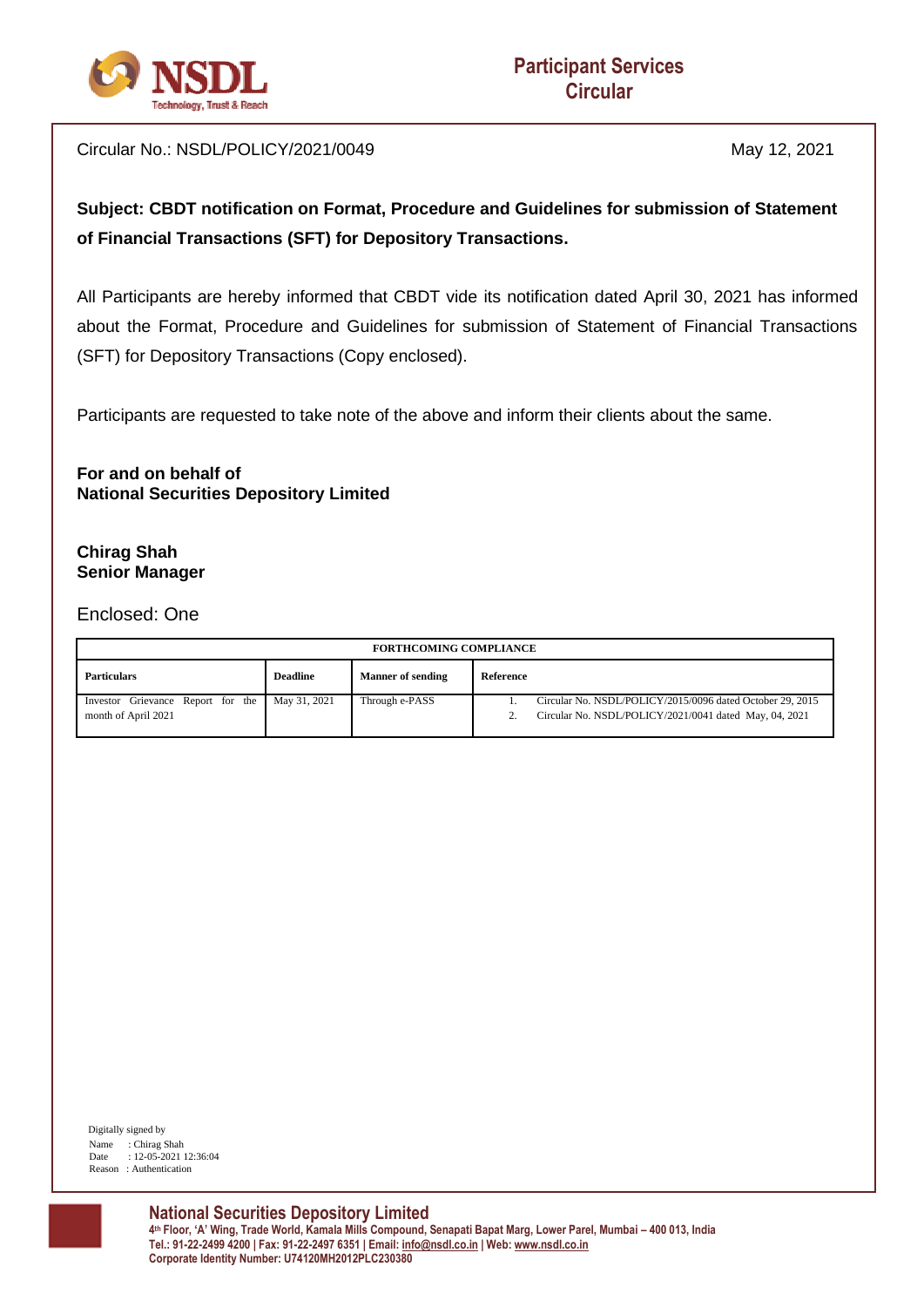**Government of India Ministry of Finance Central Board of Direct Taxes Directorate of Income Tax (Systems)** 

**Notification No. 3 of 2021** 

New Delhi, 30th April, 2021

## **Format, Procedure and Guidelines for submission of Statement of Financial Transactions (SFT) for Depository Transactions**

Section 285BA of the Income Tax Act, 1961 and Rule 114E requires specified reporting persons to furnish statement of financial transaction (SFT).

2. For the purposes of pre-filling the return of income, CBDT has issued Notification No. 16/2021 dated 12.03.2021 to include reporting of information relating to Capital gains on transfer of listed securities or units of Mutual Funds. The new sub rule 5A of rule 114E specifies that the information shall be furnished in such form, at such frequency, and in such manner, as may be specified by the Director General of Income Tax (Systems), with the approval of the Board.

3. The guidelines for preparation and submission of Statement of Financial Transactions (SFT) information are enclosed in **Annexure A** and **Annexure B** respectively**.** The format of control statement to be submitted by the Designated Director is given in **Annexure C**. The data structure and validation rules are enclosed in **Annexure D** and **Annexure E** respectively**.**  Notification No. 3 of 2018 dated 05.04.2018 may be referred for the procedure for registration.

4. All Depositories as defined in clause (e) of sub-section (1) of section 2 of the Depositories Act, 1996(22 of 1996) are required to prepare the data file in prescribed format from their internal system. Reporting entities are required to submit the data files using SFTP Server using the login credentials (To be communicated separately).

5. A separate control statement (refer annexure C) is required to be signed, verified and furnished by the Designated Director.

6. The statement of financial transactions relating to Financial Year 2020-21 shall be furnished on or before the 31st May 2021. Thereafter, the statement of financial transactions relating to the quarter ending  $30<sup>th</sup>$  June,  $31<sup>st</sup>$  September,  $31<sup>st</sup>$  December and  $31<sup>st</sup>$  March shall be furnished on or before 25<sup>th</sup> of July, October, January and April respectively.

7. The reporting entities are also required to provide information reported to Income Tax Department, to the account holder which will enable taxpayers to reconcile the information displayed in the Annual Information Statement (AIS) (Form 26AS).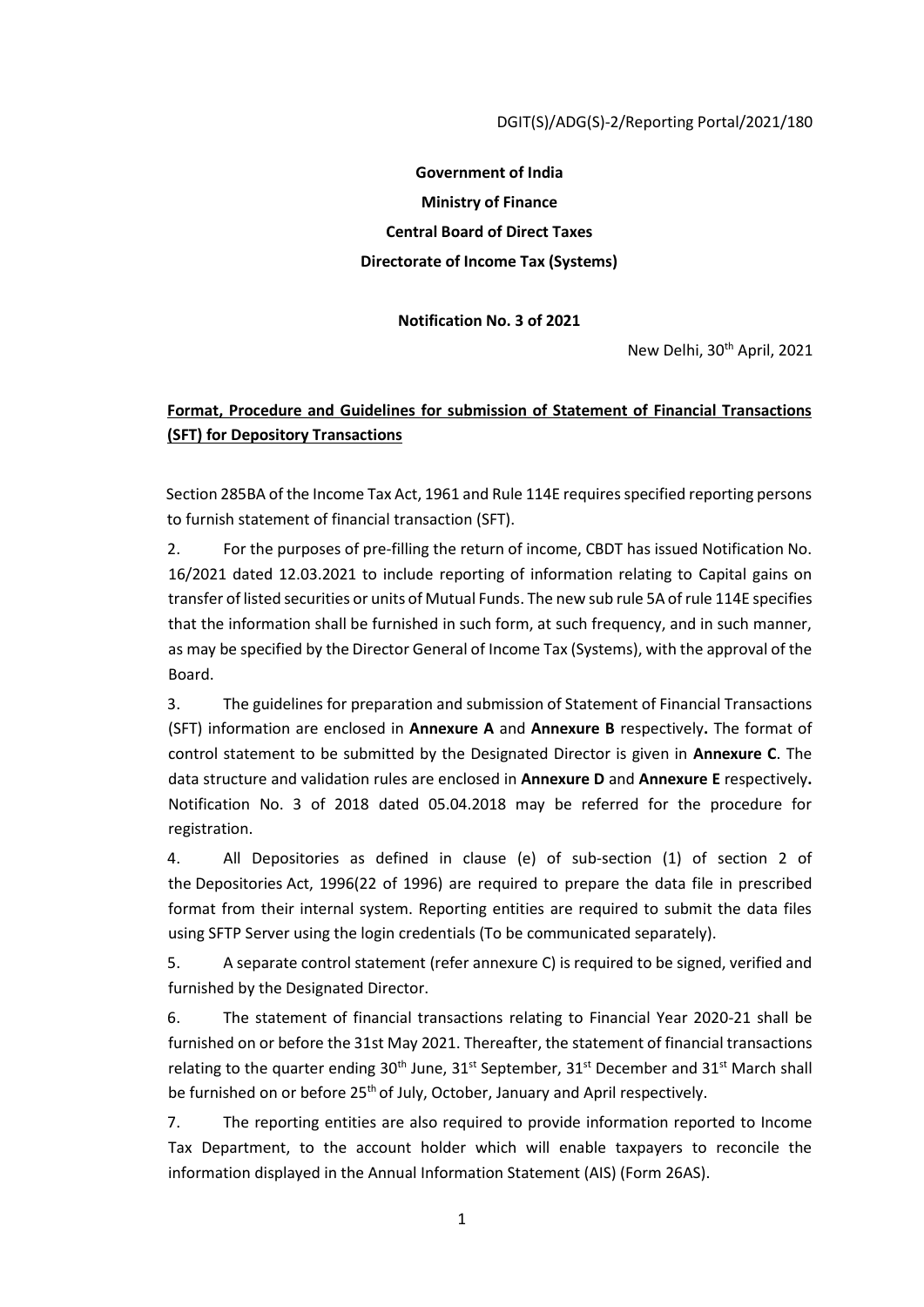8. In case, the reporting person/entity comes to know or discovers any inaccuracy in the information provided in the statement or the defects have been communicated to the reporting person/entity, it is required to remove the defects by submitting a correction/deletion statement.

9. The reporting person/entity is required to document and implement appropriate information security policies and procedures with clearly defined roles and responsibilities to ensure security of submitted information and related information/documents. The reporting person/entity is also required to document and implement appropriate archival and retrieval policies and procedures with clearly defined roles and responsibilities to ensure that submitted information and related information/documents are available promptly to the competent authorities.

10. This issues with the approval of CBDT. This Notification shall come into effect from the date of issue.

Duyley<br>(Sanjeev s

ADG(Systems)-2, CBD1

Copy to:

- 1. PPS to the Chairman and Members, CBDT, North Block, New Delhi.
- 2. All Pr. Chief Commissioners/ Pr. Director Generals of Income Tax and all Chief Commissioners/ Director Generals of Income Tax — with a request to circulate amongst all officers in their regions/ charges.
- 3. JS (TPL)-I &2/ Media coordination and Official spokesperson of CBDT
- 4. DIT (IT)/ DIT (Audit)/ DIT (Vig.)/ ADG (System) 1, 2, 3, 4, / CIT (CPC) Bangalore, CIT (CPC-TDS) Ghaziabad.
- 5. ADG (PR, PP&OL) with a request for advertisement campaign for the Notification.
- 6. TPL and ITA Divisions of CBDT.
- 7. The Institute of Chartered Accountants of India, IP Estate, New Delhi.
- 8. Web Manager, "incometaxindia.gov.in" for hosting on the website.
- 9. Database cell for uploading on www.irsofficersonline.gov.in and in DGIT (S) Corner.
- 10. ITBA publisher for uploading on [TBA portal.

DG(Systems)-2, CBDT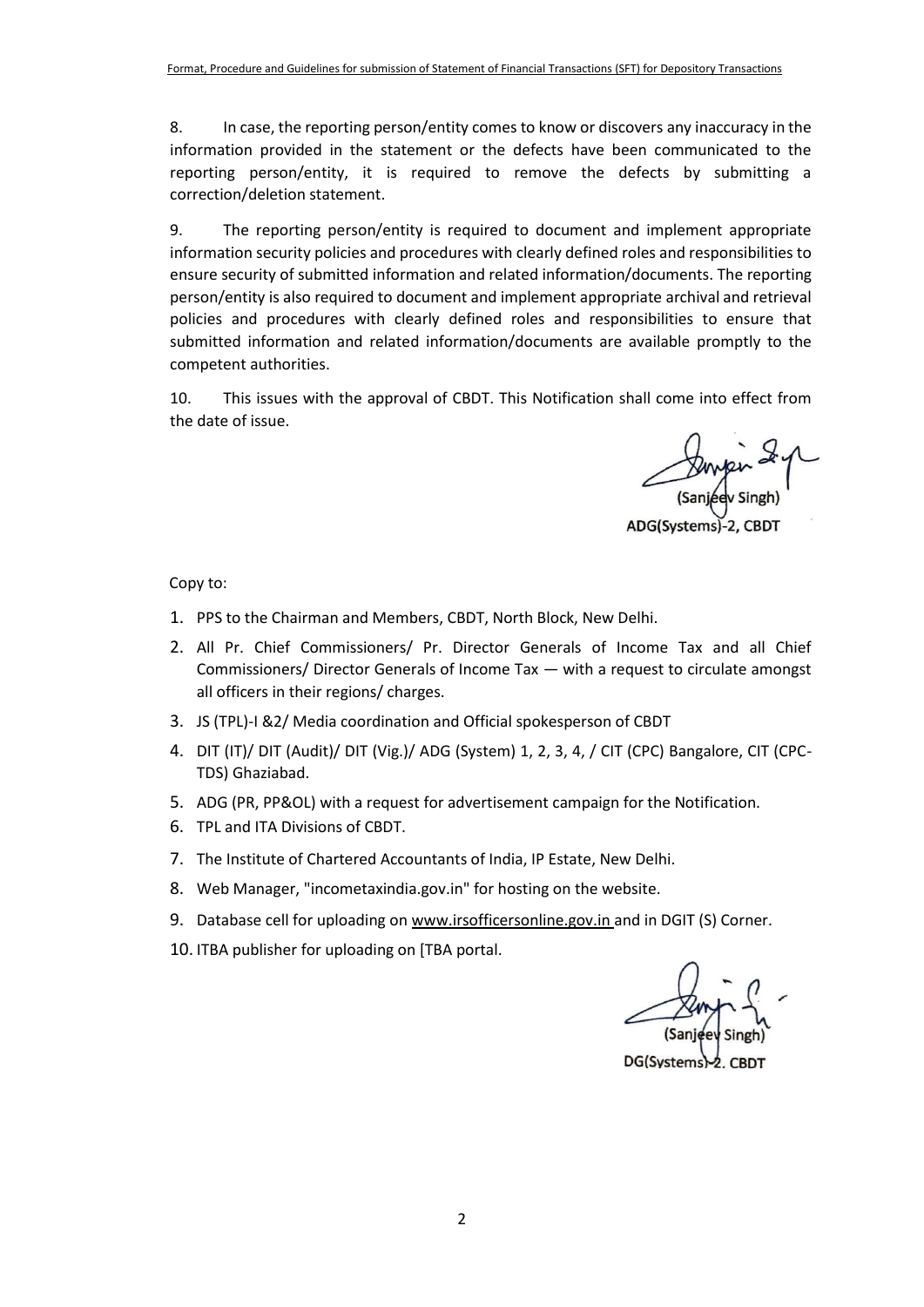## **Annexure A**

# **Guidelines for Preparation of Statement of Financial Transactions (SFT)**

The guidelines for preparation of Statement of Financial Transactions (SFT) for Depository transactions are as under:

- 1. The Depository transaction summary file will be used for pre-filling the gain/income/loss from securities transactions. The Depository Transaction Summary is required to be prepared for user-initiated debit transactions in the demat account. For Off Market debits, information need not be provided if transferor and transferee are same person.
- 2. In case of a minor, details of legal or natural guardian (PAN, Name etc.) may be provided.
- 3. The Estimated Sale Consideration for the debit transaction should be determined on the best possible available price of the asset with the depository (e.g. end of day price). The taxpayer will be able to modify the sales consideration before filing the return.
- 4. The securities should be classified into specified security class for determining the type of asset (short term/long term) and applicable rate.
- 5. The period of holding (difference between date of sale and date of acquisition of any share/security in the demat account) should be used to classify the asset as short term or long-term asset. First in First out (FIFO) method should be used for identification of corresponding credit in demat account and computation of period of holding. Any capital asset held by the taxpayer for a period of more than minimum period of holding will be treated as long-term capital asset and remaining assets will be classified as short-term asset. The specified minimum period of holding for different asset class is as under:

| <b>Security</b>   | <b>Security Class Description</b>           | <b>Minimum</b>   |
|-------------------|---------------------------------------------|------------------|
| <b>Class Code</b> |                                             | <b>Period of</b> |
|                   |                                             | <b>Holding</b>   |
| <b>LES</b>        | <b>Listed Equity Share</b>                  | 12 months        |
| <b>LPS</b>        | <b>Listed Preference Share</b>              | 12 months        |
| LDB.              | Listed Debenture                            | 12 months        |
| <b>ZCB</b>        | Zero Coupon Bond                            | 12 months        |
| <b>CIB</b>        | Listed Capital Indexed Bond                 | 12 months        |
| <b>EMF</b>        | Unit of Equity Oriented Mutual Fund         | 12 months        |
| UTI               | Unit of UTI                                 | 12 months        |
| <b>UBT</b>        | Unit of Business Trust                      | 36 months        |
| OTU               | <b>Other Units</b>                          | 36 months        |
| отн               | Other Listed Securities (Other than a unit) | 12 months        |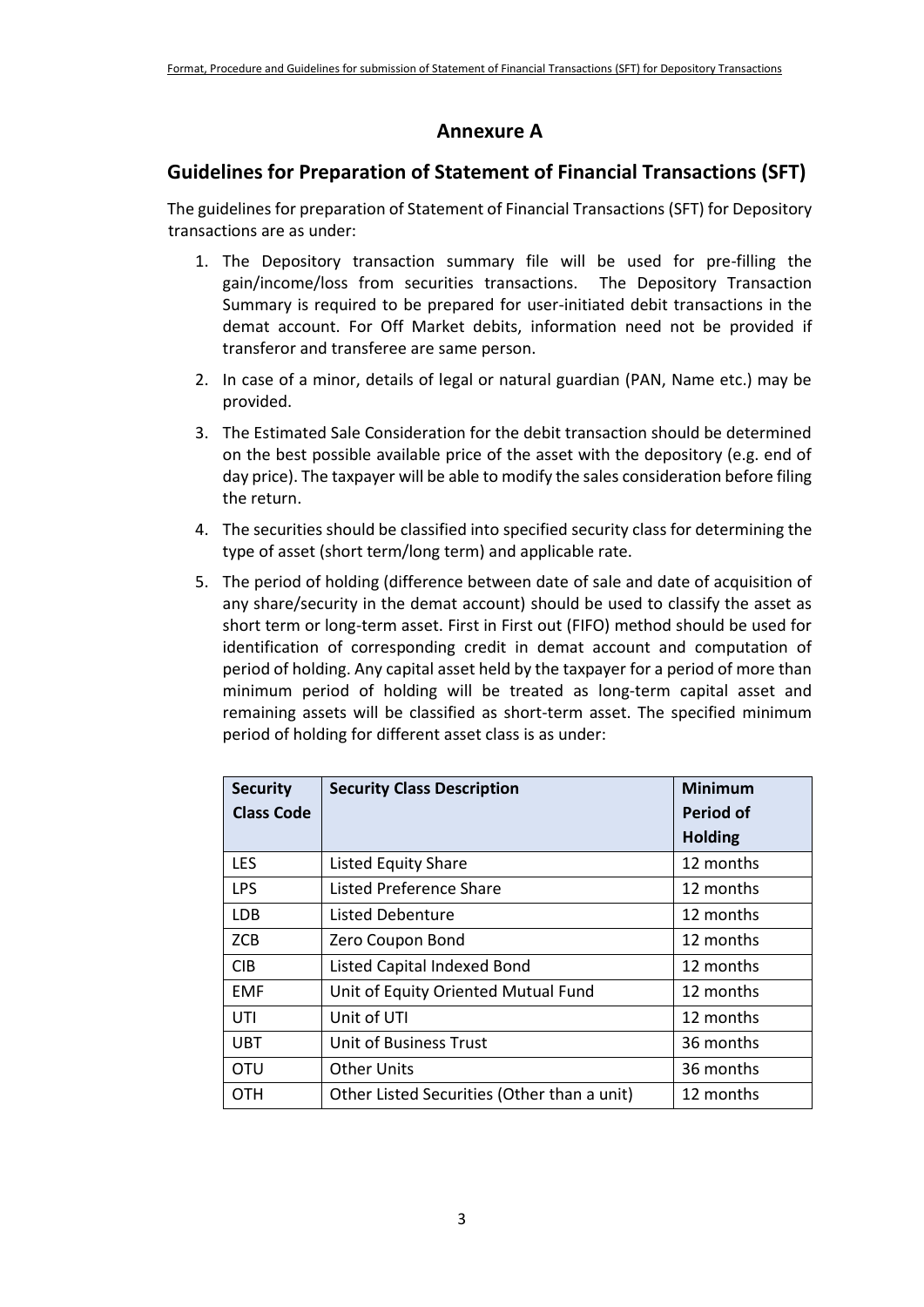- 6. For every debit transaction, the corresponding credit transaction should be identified using First in First Out (FIFO) method. The estimated cost of acquisition for the credit should be determined on the best possible available price with the depository. The cost of acquisition can be estimated as per the closing rate on the date (T-2) of transaction for market purchase. The estimated cost of acquisition is to be taken as NIL for OFF Market purchase, IPO or Corporate Action or for any transaction through other than Exchange. The taxpayer will be able to modify the cost of acquisition before filing the return.
- 7. In relation to a long-term capital asset, being an equity share in a company or a unit of an equity-oriented fund acquired before the 1st day of February, 2018, adjusted cost of acquisition shall be higher of (i) the cost of acquisition of such asset; and (ii) lower of (A) the fair market value of such asset as on 31st January, 2018; and (B) the full value of consideration received or accruing as a result of the transfer of the capital asset. In a case where the capital asset is listed on any recognized stock exchange as on the 31st day of January, 2018, "fair market value" means the highest price of the capital asset quoted on such exchange on the said date. If there is no trading in such asset on such exchange on the 31st day of January, 2018, the highest price of such asset on such exchange on a date immediately preceding the 31st day of January, 2018 when such asset was traded on such exchange shall be the fair market value. In case the cost of acquisition of asset acquired before the 1st day of February, 2018 is not easily available, the adjusted cost of acquisition may be taken as lower of (A) the fair market value of such asset; and (B) the full value of consideration.
- 8. The Cost Inflation Index should be used to determine estimated indexed cost of acquisition wherever applicable.
- 9. The details of demat account holders and summary values for the demat account for the reporting period should be reported in Depository Account Summary (DEP\_ACC\_SUMM.TXT).
- 10. The details of off-market transactions recorded by the depository during the year should be reported in Depository Off-Market Transactions (DEP\_OFF\_TRN.TXT).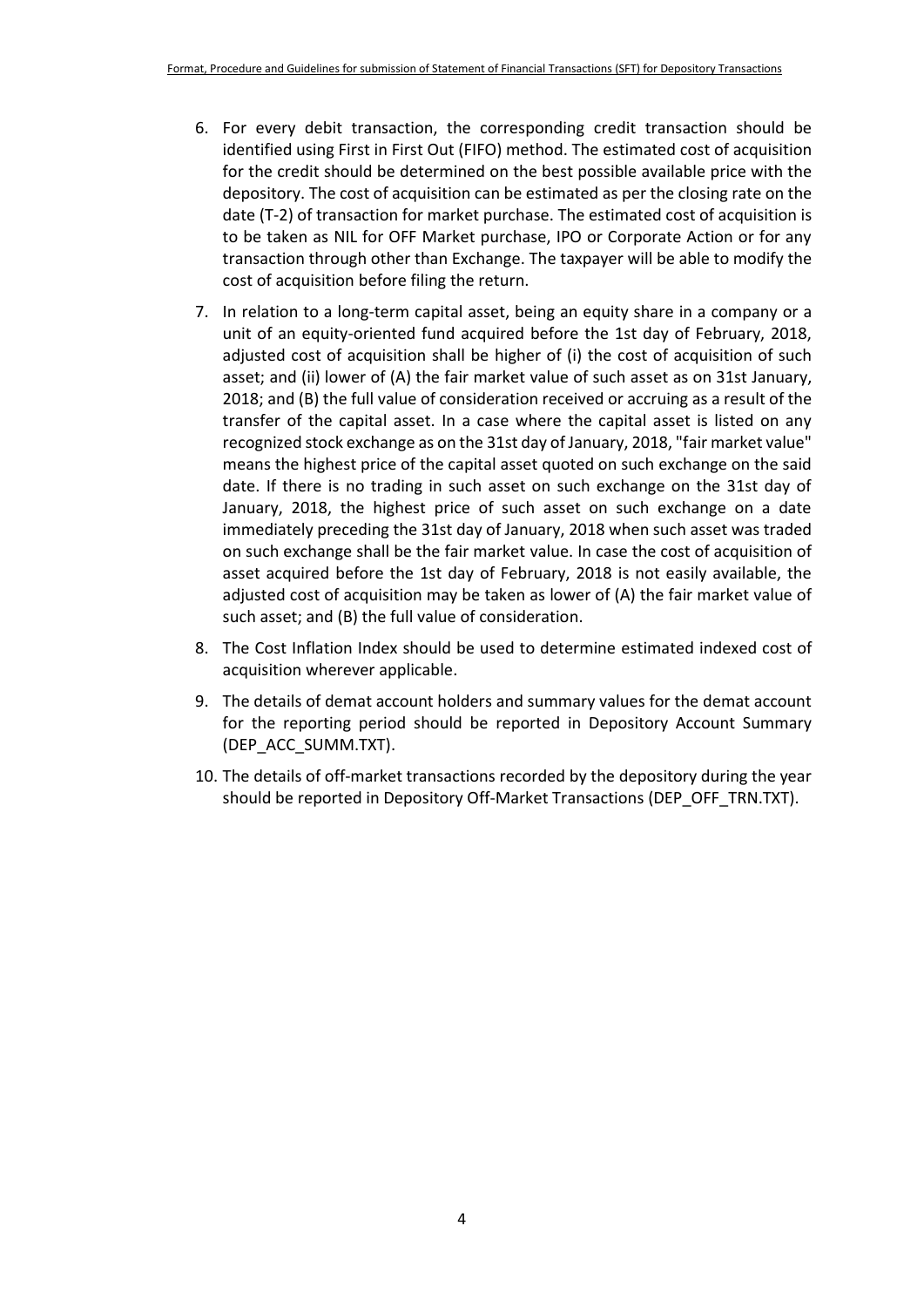## **Annexure B**

# **Guidelines for Submission of Statement of Financial Transactions (SFT)**

- 1. Reporting entities are required to prepare the data file in prescribed format from their internal system. Reporting entities are required to submit the data files using SFTP Server using the login credentials (To be communicated separately). A separate control statement (refer Annexure C) is required to be signed, verified and furnished by the Designated Director.
- 2. Any file which does not meet the validation requirements will be rejected.
- 3. In case Reporting Entity needs to modify uploaded data, Correction Statement is required to be filed. In the Correction Statement, only those records should be uploaded in which correction is required. In case Reporting Entity needs to delete uploaded data, Deletion request is required to be filed.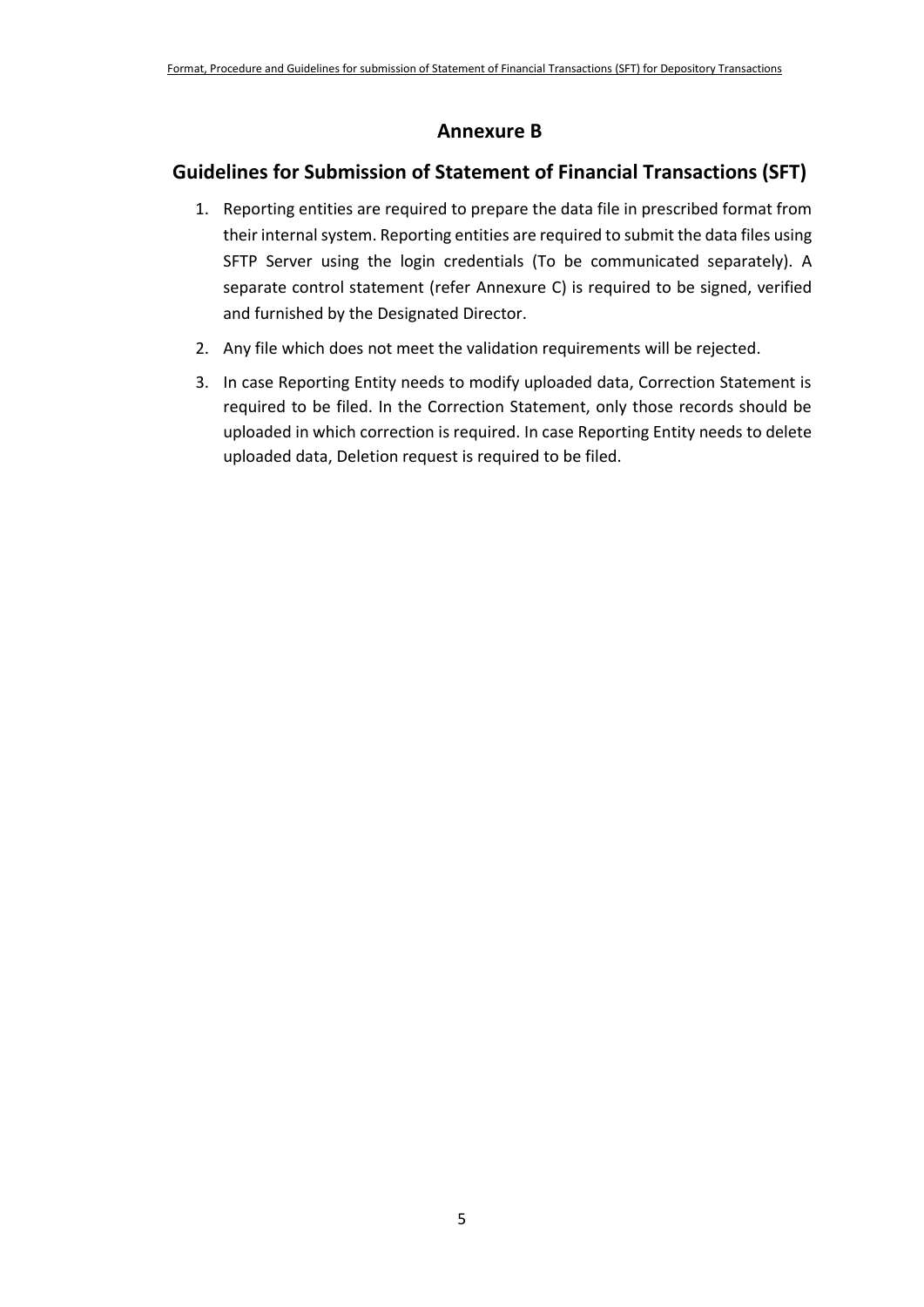## **Annexure C**

|      | <b>Number of Records Values</b>                             |  |
|------|-------------------------------------------------------------|--|
| A.1  | <b>Reporting Entity Name</b>                                |  |
| A.2  | <b>ITDREIN</b>                                              |  |
| A.3  | <b>Registration Number</b>                                  |  |
| A.4  | <b>Statement Type</b>                                       |  |
| A.5  | <b>Statement Number</b>                                     |  |
| A.6  | Original Statement Id                                       |  |
| A.7  | <b>Reason for Correction</b>                                |  |
| A.8  | <b>Statement Date</b>                                       |  |
| A.9  | <b>Reporting Period Start Date</b>                          |  |
| A.10 | <b>Reporting Period End Date</b>                            |  |
|      | <b>Number of Records</b>                                    |  |
| B.1  | Depository Batch File (DEP_BATCH.TXT)                       |  |
| B.2  | Depository Account Summary (DEP ACC SUMM.TXT)               |  |
| B.3  | Depository Transaction Summary (DEP_TRN_SUMM.TXT)           |  |
| B.4  | Depository Off-Market Transaction (DEP_OFF_TRN.TXT)         |  |
|      | Sum of Key Values in Rs. (Refer Depository Account Summary) |  |
| C.1  | <b>Opening Value</b>                                        |  |
| C.2  | <b>Market Credits</b>                                       |  |
| C.3  | <b>Market Debits</b>                                        |  |
| C.4  | <b>Off-Market Credits</b>                                   |  |
| C.5  | <b>Off-Market Debits</b>                                    |  |
| C.6  | <b>IPO Credits</b>                                          |  |
| C.7  | <b>Corporate Action Credits</b>                             |  |
| C.8  | <b>Corporate Action Debits</b>                              |  |
| C.9  | <b>Dematerialized Credits</b>                               |  |
| C.10 | <b>Rematerialized Debits</b>                                |  |
| C.11 | <b>Pledge Invocation Credits</b>                            |  |
| C.12 | <b>Pledge Invocation Debits</b>                             |  |
| C.13 | <b>Closing Value</b>                                        |  |

# **Control Statement for Depository Transactions**

I, declare that to the best of my knowledge and belief, the information given in the data files is correct and complete and is in accordance with the provisions of the Income-tax Act, 1961.

Name

Designation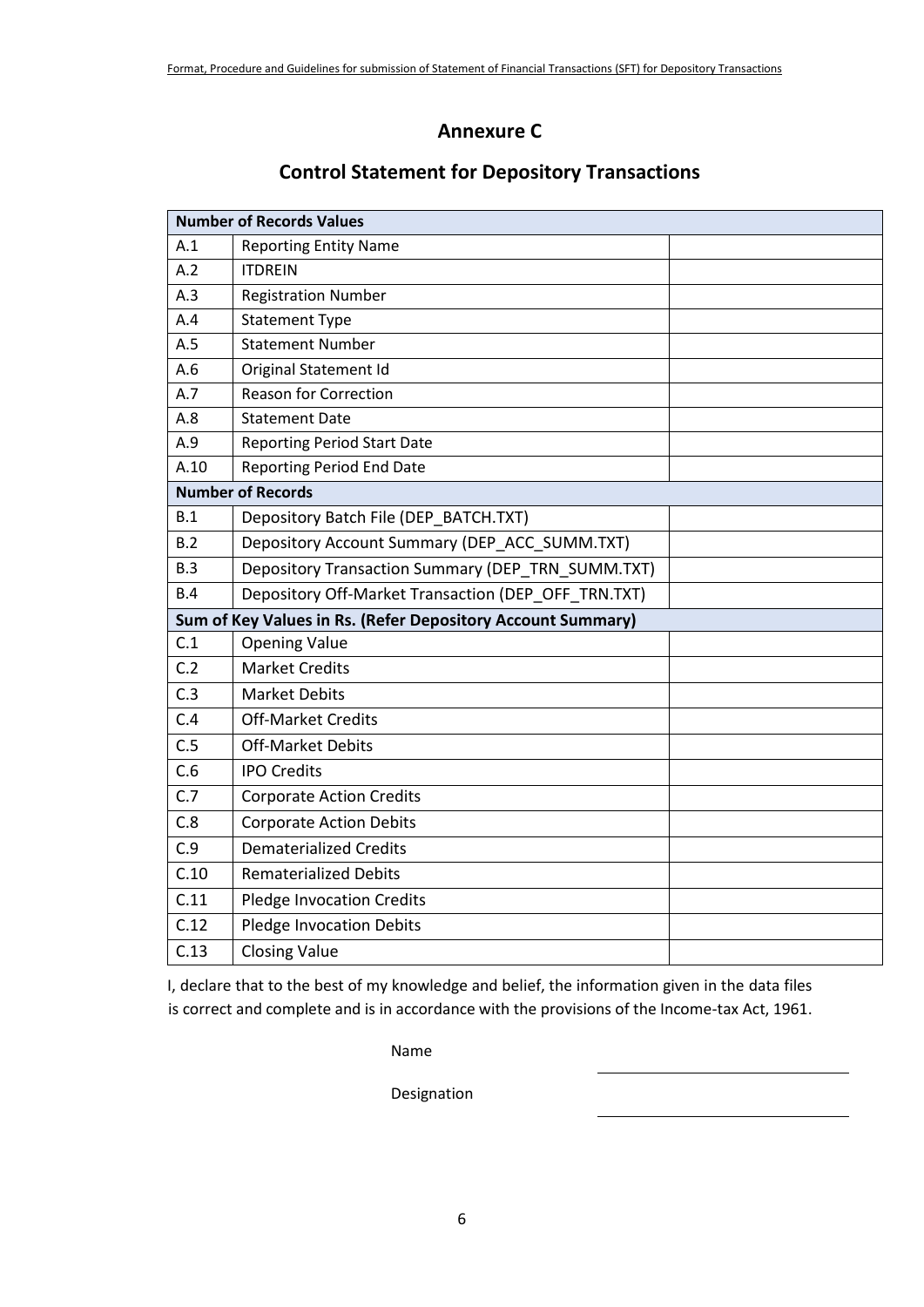# **Annexure D**

## **Data Structure**

The information is required to be uploaded in data file. The data file should be in ASCII format with one report per line. All fields in each file should be delimited with the delimiter "|". The first record in the file should contain header text.

## *D.1. Depository Batch File (DEP\_BATCH.TXT)*

This file contains details of reporting entity, principal officer and files uploaded by the reporting entity

| #. | <b>Field Name</b>            | <b>Mandatory</b> | Format         | <b>Remarks</b>                      |
|----|------------------------------|------------------|----------------|-------------------------------------|
| 1. | Reporting<br>Entity<br>Name  | Υ                | VARCHAR (150)  | <b>Reporting Entity Name</b>        |
| 2. | <b>ITDREIN</b>               | Y                | VARCHAR (20)   | Registration<br>number              |
|    |                              |                  |                | allotted by ITD                     |
| 3. | <b>Registration Number</b>   | N                | VARCHAR (150)  | <b>SEBI</b><br>Registration         |
|    |                              |                  |                | number                              |
| 4. | <b>Statement Type</b>        | Y                | VARCHAR (2)    | NB - New Statement                  |
|    |                              |                  |                | containing<br>new                   |
|    |                              |                  |                | information                         |
|    |                              |                  |                | <b>DB</b> - Deletion Statement      |
|    |                              |                  |                | Correction<br>CB.<br>$\blacksquare$ |
|    |                              |                  |                | Statement<br>containing             |
|    |                              |                  |                | for<br>corrections                  |
|    |                              |                  |                | previously<br>submitted             |
|    |                              |                  |                | information                         |
| 5. | <b>Statement Number</b>      | Y                | VARCHAR (20)   | Internal<br>reference               |
|    |                              |                  |                | number for reporting                |
|    |                              |                  |                | entity                              |
| 6. | Original Statement Id        | Y                | DECIMAL (18,0) | Statement ID of the                 |
|    |                              |                  |                | original<br>Statement               |
|    |                              |                  |                | which is being replaced             |
|    |                              |                  |                | deleted or referred in              |
|    |                              |                  |                | the current Statement.              |
|    |                              |                  |                | In case the Statement is            |
|    |                              |                  |                | new and unrelated to                |
|    |                              |                  |                | any previous Statement,             |
|    |                              |                  |                | mention '0' here.                   |
| 7. | <b>Reason for Correction</b> | Υ                | VARCHAR (1)    | Reason for revision to be           |
|    |                              |                  |                | stated when the original            |
|    |                              |                  |                | Statement is corrected.             |
|    |                              |                  |                | Permissible<br>(Refer               |
|    |                              |                  |                | values)                             |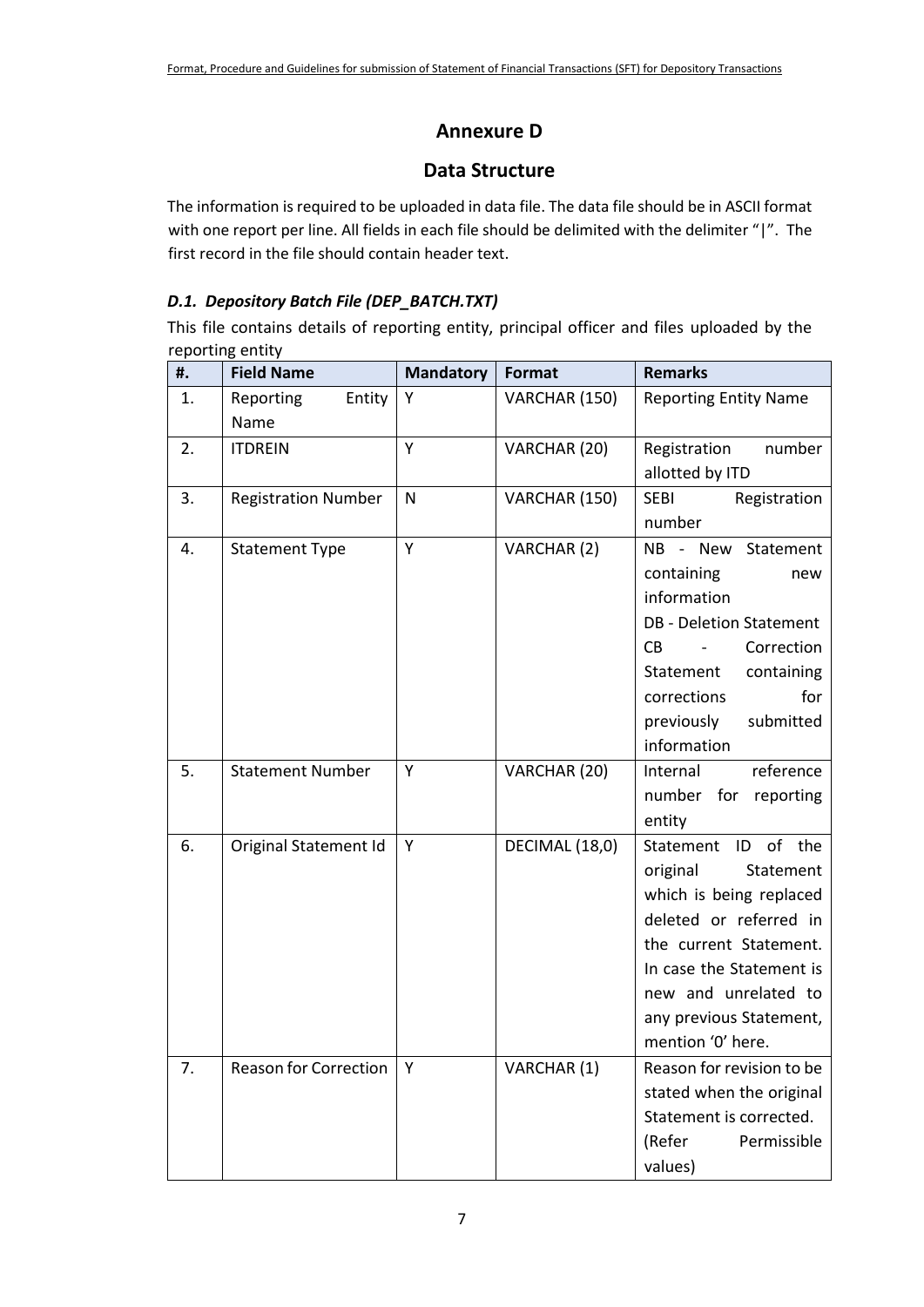| #.  | <b>Field Name</b>           | <b>Mandatory</b> | <b>Format</b> | <b>Remarks</b>             |
|-----|-----------------------------|------------------|---------------|----------------------------|
| 8.  | <b>Statement Date</b>       | γ                | <b>DATE</b>   | <b>Statement Date DD-</b>  |
|     |                             |                  |               | MM-YYYY                    |
| 9.  | Reporting<br>Period         | Υ                | <b>DATE</b>   | First day of the reporting |
|     | <b>Start Date</b>           |                  |               | period DD-MM-YYYY          |
| 10. | Reporting Period End        | Υ                | <b>DATE</b>   | Last day of the reporting  |
|     | Date                        |                  |               | period DD-MM-YYYY          |
| 11. | Officer<br>Principal        | Υ                | VARCHAR (150) |                            |
|     | Name                        |                  |               |                            |
| 12. | Principal<br><b>Officer</b> | Υ                | VARCHAR (150) |                            |
|     | Designation                 |                  |               |                            |
| 13. | Principal<br>Officer        | Y                | VARCHAR (500) |                            |
|     | <b>Address</b>              |                  |               |                            |
| 14. | Officer<br>Principal        | Υ                | VARCHAR (15)  |                            |
|     | Mobile                      |                  |               |                            |
| 15. | <b>Officer</b><br>Principal | Υ                | VARCHAR (50)  |                            |
|     | Email                       |                  |               |                            |

### *D.2. Depository Account Summary (DEP\_ACC\_SUMM.TXT)*

This file contains details of demat account holders and summary values for the demat account for the reporting period.

| #. | <b>Field Name</b>       | <b>Mandatory</b> | Format         | <b>Remarks</b>                |
|----|-------------------------|------------------|----------------|-------------------------------|
| 1. | Sequence Number         | Υ                | DECIMAL (18,0) | Running sequence number       |
|    |                         |                  |                | for each line in the file.    |
| 2. | <b>Financial Year</b>   | Υ                | VARCHAR (4)    | FY in which sale transaction  |
|    |                         |                  |                | was recorded-YYYY             |
| 3. | <b>Reporting Period</b> | Y                | <b>DATE</b>    | Last day of the reporting     |
|    |                         |                  |                | period DD-MM-YYYY             |
| 4. | DP ID                   | Υ                | VARCHAR (8)    | First part of Demat Account   |
|    |                         |                  |                | Number                        |
| 5. | Client ID               | Υ                | VARCHAR (8)    | of<br>Second<br>Demat<br>part |
|    |                         |                  |                | <b>Account Number</b>         |
| 6. | DP Name                 | Y                | VARCHAR (100)  | Participant's<br>Depository   |
|    |                         |                  |                | Name                          |
| 7. | <b>Client PAN</b>       | Y                | VARCHAR (10)   | First Holder's PAN. Mention   |
|    |                         |                  |                | PANNOTAVBL if no PAN is       |
|    |                         |                  |                | available.                    |
| 8. | <b>Client Name</b>      | Υ                | VARCHAR (250)  | First Holder's name           |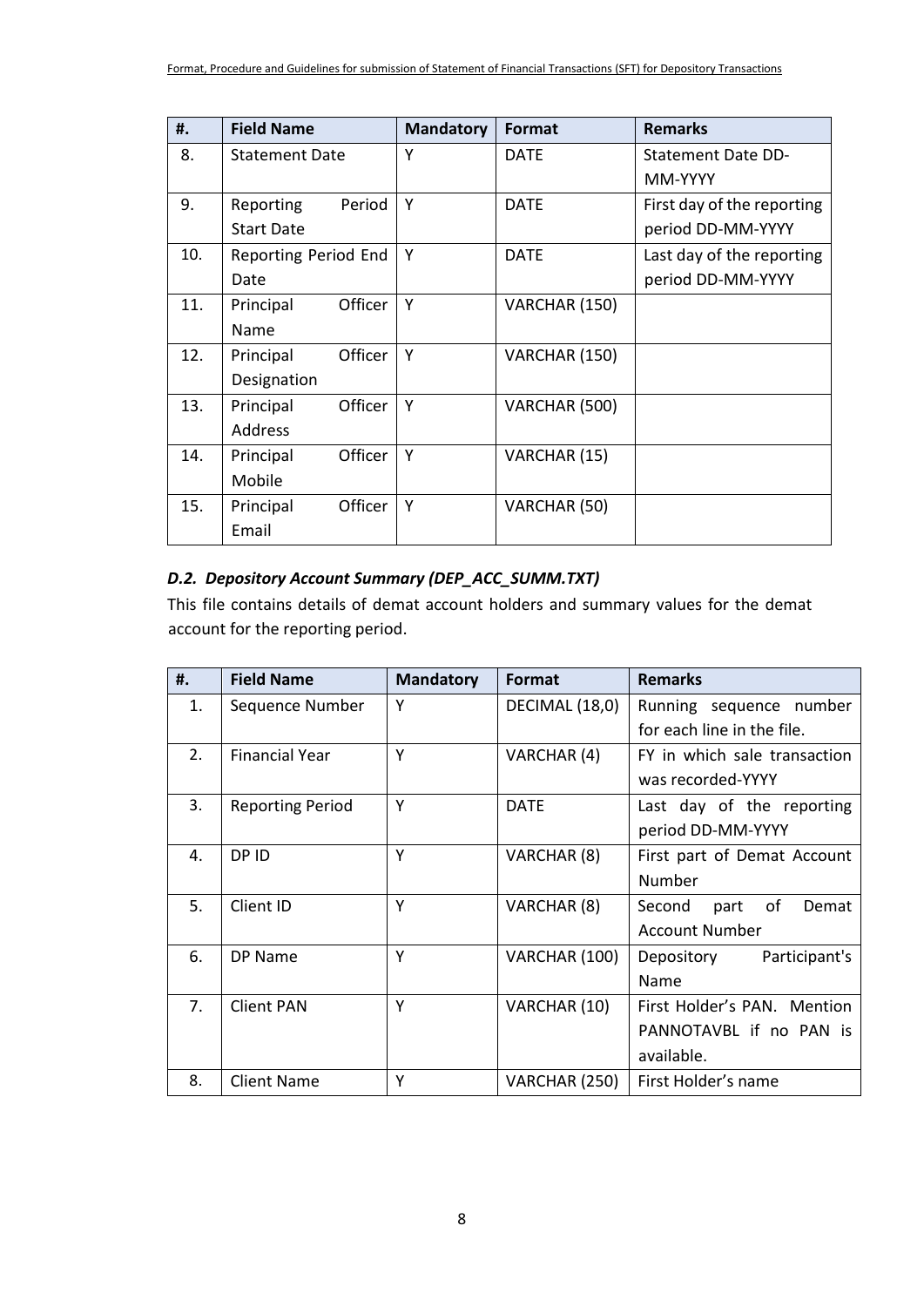| 9.<br>R - Resident<br>Client Type<br>Y<br>VARCHAR (1)<br>N- Non-resident<br>$F - FII$<br>Z-Not Classified<br>10.<br>Y<br>VARCHAR (1)<br><b>Client Status</b><br>$M -$ Minor<br>O - Other<br>X- Not Classified<br>11.<br>Mandatory if Client Status is<br><b>Guardian Name</b><br>N<br>VARCHAR(250)<br>'Minor'<br>12.<br><b>Guardian PAN</b><br>$\mathsf{N}$<br>VARCHAR(10)<br>Mandatory if Client Status is<br>'Minor'.<br>Mention<br>PANNOTAVBL if no PAN is<br>available.<br>13.<br>Client Aadhaar<br>First Holder's Aadhaar<br>N<br>VARCHAR (12)<br><b>Client DOB</b><br><b>DATE</b><br>First Holder's DOB/DOI in DD-<br>14.<br>N<br>MM-YYYY<br>15.<br><b>Client Address</b><br>Y<br>VARCHAR (500)<br>First Holder's Address<br><b>Client City</b><br>16.<br>$\mathsf{N}$<br>VARCHAR (40)<br>First Holder's Address-city<br>Client State code<br>First Holder's Address- State<br>17.<br>N<br>VARCHAR (2)<br>(Refer Permissible Values)<br><b>Client Pincode</b><br>Holder's<br>18.<br>First<br>Address-<br>N<br>DECIMAL (6,0)<br>Pincode<br>Client<br>Mobile<br>$\mathsf{N}$<br>First Holder's Mobile Number<br>19.<br>VARCHAR (15)<br>Number<br>First Holder's E-mail ID<br>Client E-mail ID<br>20.<br>$\mathsf{N}$<br>VARCHAR (100)<br>Υ<br>VARCHAR (1)<br>21.<br>Joint holding<br>Whether joint holding exists<br>(Y/N)<br>22.<br>Second Holder PAN<br>VARCHAR (10)<br>Mandatory if Joint holding<br>N<br>exists. Mention NOPANAVBL<br>if no PAN is available<br>23.<br>Second<br>Holder<br>Mandatory if Joint holding<br>$\mathsf{N}$<br>VARCHAR (250)<br>Name<br>exists<br>Second Holder DOB<br>$\mathsf{N}$<br><b>DATE</b><br>Second Holder's DOB/DOI in<br>24.<br>DD-MM-YYYY<br>Mandatory if Joint holding<br>25.<br>Third Holder PAN<br>$\mathsf{N}$<br>VARCHAR (10)<br>exists. Mention NOPANAVBL<br>if no PAN is available<br>26.<br><b>Third Holder Name</b><br>Mandatory if Joint holding<br>N<br>VARCHAR (250)<br>exists<br>27.<br>Third Holder DOB<br><b>DATE</b><br>N<br>Third Holder's DOB/DOI in<br>DD-MM-YYYY | #. | <b>Field Name</b> | <b>Mandatory</b> | Format | <b>Remarks</b> |
|------------------------------------------------------------------------------------------------------------------------------------------------------------------------------------------------------------------------------------------------------------------------------------------------------------------------------------------------------------------------------------------------------------------------------------------------------------------------------------------------------------------------------------------------------------------------------------------------------------------------------------------------------------------------------------------------------------------------------------------------------------------------------------------------------------------------------------------------------------------------------------------------------------------------------------------------------------------------------------------------------------------------------------------------------------------------------------------------------------------------------------------------------------------------------------------------------------------------------------------------------------------------------------------------------------------------------------------------------------------------------------------------------------------------------------------------------------------------------------------------------------------------------------------------------------------------------------------------------------------------------------------------------------------------------------------------------------------------------------------------------------------------------------------------------------------------------------------------------------------------------------------------------------------------------------------------------------------------------------------------------------------------------------|----|-------------------|------------------|--------|----------------|
|                                                                                                                                                                                                                                                                                                                                                                                                                                                                                                                                                                                                                                                                                                                                                                                                                                                                                                                                                                                                                                                                                                                                                                                                                                                                                                                                                                                                                                                                                                                                                                                                                                                                                                                                                                                                                                                                                                                                                                                                                                    |    |                   |                  |        |                |
|                                                                                                                                                                                                                                                                                                                                                                                                                                                                                                                                                                                                                                                                                                                                                                                                                                                                                                                                                                                                                                                                                                                                                                                                                                                                                                                                                                                                                                                                                                                                                                                                                                                                                                                                                                                                                                                                                                                                                                                                                                    |    |                   |                  |        |                |
|                                                                                                                                                                                                                                                                                                                                                                                                                                                                                                                                                                                                                                                                                                                                                                                                                                                                                                                                                                                                                                                                                                                                                                                                                                                                                                                                                                                                                                                                                                                                                                                                                                                                                                                                                                                                                                                                                                                                                                                                                                    |    |                   |                  |        |                |
|                                                                                                                                                                                                                                                                                                                                                                                                                                                                                                                                                                                                                                                                                                                                                                                                                                                                                                                                                                                                                                                                                                                                                                                                                                                                                                                                                                                                                                                                                                                                                                                                                                                                                                                                                                                                                                                                                                                                                                                                                                    |    |                   |                  |        |                |
|                                                                                                                                                                                                                                                                                                                                                                                                                                                                                                                                                                                                                                                                                                                                                                                                                                                                                                                                                                                                                                                                                                                                                                                                                                                                                                                                                                                                                                                                                                                                                                                                                                                                                                                                                                                                                                                                                                                                                                                                                                    |    |                   |                  |        |                |
|                                                                                                                                                                                                                                                                                                                                                                                                                                                                                                                                                                                                                                                                                                                                                                                                                                                                                                                                                                                                                                                                                                                                                                                                                                                                                                                                                                                                                                                                                                                                                                                                                                                                                                                                                                                                                                                                                                                                                                                                                                    |    |                   |                  |        |                |
|                                                                                                                                                                                                                                                                                                                                                                                                                                                                                                                                                                                                                                                                                                                                                                                                                                                                                                                                                                                                                                                                                                                                                                                                                                                                                                                                                                                                                                                                                                                                                                                                                                                                                                                                                                                                                                                                                                                                                                                                                                    |    |                   |                  |        |                |
|                                                                                                                                                                                                                                                                                                                                                                                                                                                                                                                                                                                                                                                                                                                                                                                                                                                                                                                                                                                                                                                                                                                                                                                                                                                                                                                                                                                                                                                                                                                                                                                                                                                                                                                                                                                                                                                                                                                                                                                                                                    |    |                   |                  |        |                |
|                                                                                                                                                                                                                                                                                                                                                                                                                                                                                                                                                                                                                                                                                                                                                                                                                                                                                                                                                                                                                                                                                                                                                                                                                                                                                                                                                                                                                                                                                                                                                                                                                                                                                                                                                                                                                                                                                                                                                                                                                                    |    |                   |                  |        |                |
|                                                                                                                                                                                                                                                                                                                                                                                                                                                                                                                                                                                                                                                                                                                                                                                                                                                                                                                                                                                                                                                                                                                                                                                                                                                                                                                                                                                                                                                                                                                                                                                                                                                                                                                                                                                                                                                                                                                                                                                                                                    |    |                   |                  |        |                |
|                                                                                                                                                                                                                                                                                                                                                                                                                                                                                                                                                                                                                                                                                                                                                                                                                                                                                                                                                                                                                                                                                                                                                                                                                                                                                                                                                                                                                                                                                                                                                                                                                                                                                                                                                                                                                                                                                                                                                                                                                                    |    |                   |                  |        |                |
|                                                                                                                                                                                                                                                                                                                                                                                                                                                                                                                                                                                                                                                                                                                                                                                                                                                                                                                                                                                                                                                                                                                                                                                                                                                                                                                                                                                                                                                                                                                                                                                                                                                                                                                                                                                                                                                                                                                                                                                                                                    |    |                   |                  |        |                |
|                                                                                                                                                                                                                                                                                                                                                                                                                                                                                                                                                                                                                                                                                                                                                                                                                                                                                                                                                                                                                                                                                                                                                                                                                                                                                                                                                                                                                                                                                                                                                                                                                                                                                                                                                                                                                                                                                                                                                                                                                                    |    |                   |                  |        |                |
|                                                                                                                                                                                                                                                                                                                                                                                                                                                                                                                                                                                                                                                                                                                                                                                                                                                                                                                                                                                                                                                                                                                                                                                                                                                                                                                                                                                                                                                                                                                                                                                                                                                                                                                                                                                                                                                                                                                                                                                                                                    |    |                   |                  |        |                |
|                                                                                                                                                                                                                                                                                                                                                                                                                                                                                                                                                                                                                                                                                                                                                                                                                                                                                                                                                                                                                                                                                                                                                                                                                                                                                                                                                                                                                                                                                                                                                                                                                                                                                                                                                                                                                                                                                                                                                                                                                                    |    |                   |                  |        |                |
|                                                                                                                                                                                                                                                                                                                                                                                                                                                                                                                                                                                                                                                                                                                                                                                                                                                                                                                                                                                                                                                                                                                                                                                                                                                                                                                                                                                                                                                                                                                                                                                                                                                                                                                                                                                                                                                                                                                                                                                                                                    |    |                   |                  |        |                |
|                                                                                                                                                                                                                                                                                                                                                                                                                                                                                                                                                                                                                                                                                                                                                                                                                                                                                                                                                                                                                                                                                                                                                                                                                                                                                                                                                                                                                                                                                                                                                                                                                                                                                                                                                                                                                                                                                                                                                                                                                                    |    |                   |                  |        |                |
|                                                                                                                                                                                                                                                                                                                                                                                                                                                                                                                                                                                                                                                                                                                                                                                                                                                                                                                                                                                                                                                                                                                                                                                                                                                                                                                                                                                                                                                                                                                                                                                                                                                                                                                                                                                                                                                                                                                                                                                                                                    |    |                   |                  |        |                |
|                                                                                                                                                                                                                                                                                                                                                                                                                                                                                                                                                                                                                                                                                                                                                                                                                                                                                                                                                                                                                                                                                                                                                                                                                                                                                                                                                                                                                                                                                                                                                                                                                                                                                                                                                                                                                                                                                                                                                                                                                                    |    |                   |                  |        |                |
|                                                                                                                                                                                                                                                                                                                                                                                                                                                                                                                                                                                                                                                                                                                                                                                                                                                                                                                                                                                                                                                                                                                                                                                                                                                                                                                                                                                                                                                                                                                                                                                                                                                                                                                                                                                                                                                                                                                                                                                                                                    |    |                   |                  |        |                |
|                                                                                                                                                                                                                                                                                                                                                                                                                                                                                                                                                                                                                                                                                                                                                                                                                                                                                                                                                                                                                                                                                                                                                                                                                                                                                                                                                                                                                                                                                                                                                                                                                                                                                                                                                                                                                                                                                                                                                                                                                                    |    |                   |                  |        |                |
|                                                                                                                                                                                                                                                                                                                                                                                                                                                                                                                                                                                                                                                                                                                                                                                                                                                                                                                                                                                                                                                                                                                                                                                                                                                                                                                                                                                                                                                                                                                                                                                                                                                                                                                                                                                                                                                                                                                                                                                                                                    |    |                   |                  |        |                |
|                                                                                                                                                                                                                                                                                                                                                                                                                                                                                                                                                                                                                                                                                                                                                                                                                                                                                                                                                                                                                                                                                                                                                                                                                                                                                                                                                                                                                                                                                                                                                                                                                                                                                                                                                                                                                                                                                                                                                                                                                                    |    |                   |                  |        |                |
|                                                                                                                                                                                                                                                                                                                                                                                                                                                                                                                                                                                                                                                                                                                                                                                                                                                                                                                                                                                                                                                                                                                                                                                                                                                                                                                                                                                                                                                                                                                                                                                                                                                                                                                                                                                                                                                                                                                                                                                                                                    |    |                   |                  |        |                |
|                                                                                                                                                                                                                                                                                                                                                                                                                                                                                                                                                                                                                                                                                                                                                                                                                                                                                                                                                                                                                                                                                                                                                                                                                                                                                                                                                                                                                                                                                                                                                                                                                                                                                                                                                                                                                                                                                                                                                                                                                                    |    |                   |                  |        |                |
|                                                                                                                                                                                                                                                                                                                                                                                                                                                                                                                                                                                                                                                                                                                                                                                                                                                                                                                                                                                                                                                                                                                                                                                                                                                                                                                                                                                                                                                                                                                                                                                                                                                                                                                                                                                                                                                                                                                                                                                                                                    |    |                   |                  |        |                |
|                                                                                                                                                                                                                                                                                                                                                                                                                                                                                                                                                                                                                                                                                                                                                                                                                                                                                                                                                                                                                                                                                                                                                                                                                                                                                                                                                                                                                                                                                                                                                                                                                                                                                                                                                                                                                                                                                                                                                                                                                                    |    |                   |                  |        |                |
|                                                                                                                                                                                                                                                                                                                                                                                                                                                                                                                                                                                                                                                                                                                                                                                                                                                                                                                                                                                                                                                                                                                                                                                                                                                                                                                                                                                                                                                                                                                                                                                                                                                                                                                                                                                                                                                                                                                                                                                                                                    |    |                   |                  |        |                |
|                                                                                                                                                                                                                                                                                                                                                                                                                                                                                                                                                                                                                                                                                                                                                                                                                                                                                                                                                                                                                                                                                                                                                                                                                                                                                                                                                                                                                                                                                                                                                                                                                                                                                                                                                                                                                                                                                                                                                                                                                                    |    |                   |                  |        |                |
|                                                                                                                                                                                                                                                                                                                                                                                                                                                                                                                                                                                                                                                                                                                                                                                                                                                                                                                                                                                                                                                                                                                                                                                                                                                                                                                                                                                                                                                                                                                                                                                                                                                                                                                                                                                                                                                                                                                                                                                                                                    |    |                   |                  |        |                |
|                                                                                                                                                                                                                                                                                                                                                                                                                                                                                                                                                                                                                                                                                                                                                                                                                                                                                                                                                                                                                                                                                                                                                                                                                                                                                                                                                                                                                                                                                                                                                                                                                                                                                                                                                                                                                                                                                                                                                                                                                                    |    |                   |                  |        |                |
|                                                                                                                                                                                                                                                                                                                                                                                                                                                                                                                                                                                                                                                                                                                                                                                                                                                                                                                                                                                                                                                                                                                                                                                                                                                                                                                                                                                                                                                                                                                                                                                                                                                                                                                                                                                                                                                                                                                                                                                                                                    |    |                   |                  |        |                |
|                                                                                                                                                                                                                                                                                                                                                                                                                                                                                                                                                                                                                                                                                                                                                                                                                                                                                                                                                                                                                                                                                                                                                                                                                                                                                                                                                                                                                                                                                                                                                                                                                                                                                                                                                                                                                                                                                                                                                                                                                                    |    |                   |                  |        |                |
|                                                                                                                                                                                                                                                                                                                                                                                                                                                                                                                                                                                                                                                                                                                                                                                                                                                                                                                                                                                                                                                                                                                                                                                                                                                                                                                                                                                                                                                                                                                                                                                                                                                                                                                                                                                                                                                                                                                                                                                                                                    |    |                   |                  |        |                |
|                                                                                                                                                                                                                                                                                                                                                                                                                                                                                                                                                                                                                                                                                                                                                                                                                                                                                                                                                                                                                                                                                                                                                                                                                                                                                                                                                                                                                                                                                                                                                                                                                                                                                                                                                                                                                                                                                                                                                                                                                                    |    |                   |                  |        |                |
|                                                                                                                                                                                                                                                                                                                                                                                                                                                                                                                                                                                                                                                                                                                                                                                                                                                                                                                                                                                                                                                                                                                                                                                                                                                                                                                                                                                                                                                                                                                                                                                                                                                                                                                                                                                                                                                                                                                                                                                                                                    |    |                   |                  |        |                |
|                                                                                                                                                                                                                                                                                                                                                                                                                                                                                                                                                                                                                                                                                                                                                                                                                                                                                                                                                                                                                                                                                                                                                                                                                                                                                                                                                                                                                                                                                                                                                                                                                                                                                                                                                                                                                                                                                                                                                                                                                                    |    |                   |                  |        |                |
|                                                                                                                                                                                                                                                                                                                                                                                                                                                                                                                                                                                                                                                                                                                                                                                                                                                                                                                                                                                                                                                                                                                                                                                                                                                                                                                                                                                                                                                                                                                                                                                                                                                                                                                                                                                                                                                                                                                                                                                                                                    |    |                   |                  |        |                |
|                                                                                                                                                                                                                                                                                                                                                                                                                                                                                                                                                                                                                                                                                                                                                                                                                                                                                                                                                                                                                                                                                                                                                                                                                                                                                                                                                                                                                                                                                                                                                                                                                                                                                                                                                                                                                                                                                                                                                                                                                                    |    |                   |                  |        |                |
|                                                                                                                                                                                                                                                                                                                                                                                                                                                                                                                                                                                                                                                                                                                                                                                                                                                                                                                                                                                                                                                                                                                                                                                                                                                                                                                                                                                                                                                                                                                                                                                                                                                                                                                                                                                                                                                                                                                                                                                                                                    |    |                   |                  |        |                |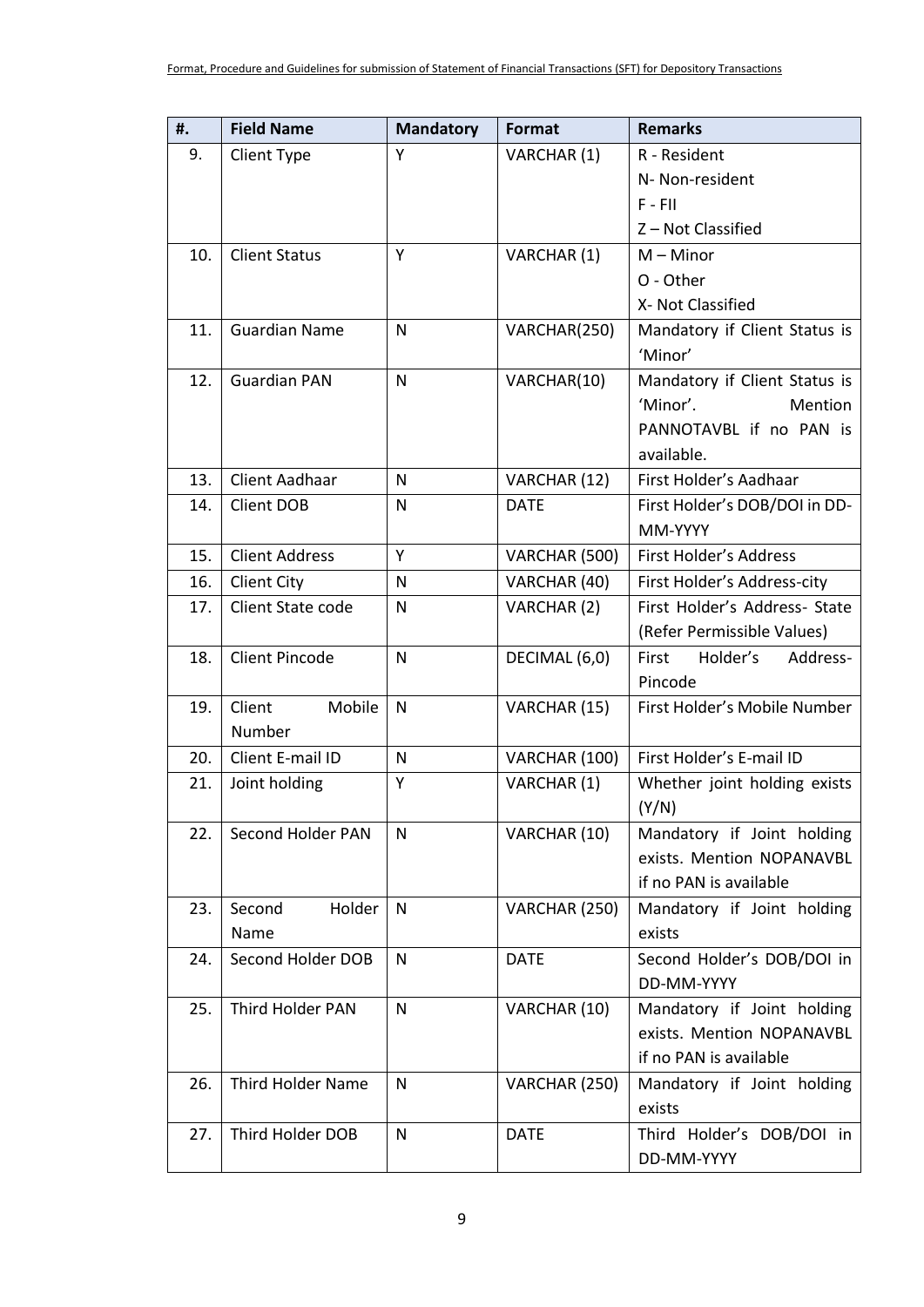| #.  | <b>Field Name</b>         | <b>Mandatory</b> | Format         | <b>Remarks</b>                        |
|-----|---------------------------|------------------|----------------|---------------------------------------|
| 28. | <b>Opening Value</b>      | Υ                | DECIMAL (18,2) | Value of Holding as on first          |
|     |                           |                  |                | day of reporting period               |
| 29. | <b>Market Credits</b>     | Y                | DECIMAL (18,2) | Sum of Market Purchases               |
|     |                           |                  |                | during reporting period               |
| 30. | <b>Market Debits</b>      | Y                | DECIMAL (18,2) | Sum of Market Sales during            |
|     |                           |                  |                | reporting period                      |
| 31. | <b>Off-Market Credits</b> | Υ                | DECIMAL (18,2) | Sum of Off-market purchases           |
|     |                           |                  |                | during reporting period               |
| 32. | <b>Off-Market Debits</b>  | Υ                | DECIMAL (18,2) | Sum of Off-market Sales               |
|     |                           |                  |                | during reporting period               |
| 33. | <b>IPO Credits</b>        | Y                | DECIMAL (18,2) | Sum of value credited on              |
|     |                           |                  |                | of<br><b>IPO</b><br>during<br>account |
|     |                           |                  |                | reporting period                      |
| 34. | Corporate<br>Action       | Υ                | DECIMAL (18,2) | Sum of value credited on              |
|     | Credits                   |                  |                | account of Corporate Actions          |
|     |                           |                  |                | during reporting period               |
| 35. | Corporate<br>Action       | Υ                | DECIMAL (18,2) | Sum of value debited on               |
|     | <b>Debits</b>             |                  |                | account of Corporate Actions          |
|     |                           |                  |                | during reporting period               |
| 36. | Dematerialized            | Υ                | DECIMAL (18,2) | Sum of value dematerialized           |
|     | Credits                   |                  |                | (Credit)<br>during<br>reporting       |
|     |                           |                  |                | period                                |
| 37. | Rematerialized            | Y                | DECIMAL (18,2) | Sum of value rematerialized           |
|     | <b>Debits</b>             |                  |                | (Debit)<br>during<br>reporting        |
|     |                           |                  |                | period                                |
| 38. | Invocation<br>Pledge      | Υ                | DECIMAL (18,2) | Sum of value credited on              |
|     | Credits                   |                  |                | account of Pledge Invocation          |
|     |                           |                  |                | during reporting period               |
| 39. | Pledge<br>Invocation      | Y                | DECIMAL (18,2) | Sum of value debited on               |
|     | Debits                    |                  |                | account of Pledge Invocation          |
|     |                           |                  |                | during reporting period               |
| 40. | <b>Closing Value</b>      | Y                | DECIMAL (18,2) | Total Value of Holding as on          |
|     |                           |                  |                | the last day of reporting             |
|     |                           |                  |                | period                                |

Note: Refer Guidelines for preparation of SFT for more details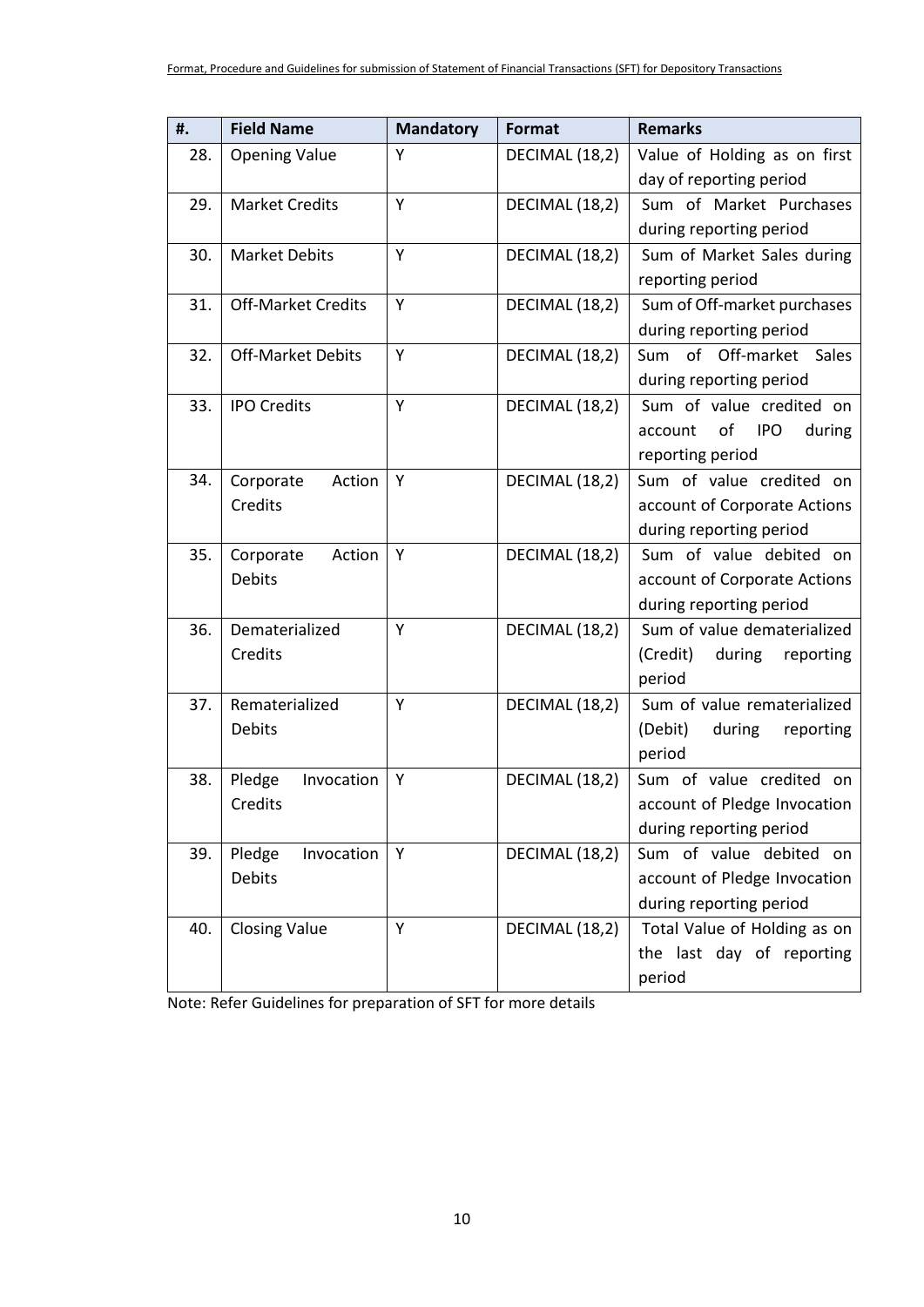### **D.3. Depository Transaction Summary (DEP\_TRN\_SUMM.TXT)**

This file shall contain details of security level transaction summary in respect of sales/debits during the reporting period.

| #   | <b>Field Name</b>          | <b>Mand</b> | Format         | <b>Remarks</b>                        |
|-----|----------------------------|-------------|----------------|---------------------------------------|
|     |                            | atory       |                |                                       |
| 1.  | Sequence Number            | Υ           | DECIMAL (18,0) | Running sequence number for each      |
|     |                            |             |                | line in the file.                     |
| 2.  | <b>Financial Year</b>      | Y           | VARCHAR (4)    | FY in which sale transaction was      |
|     |                            |             |                | recorded-YYYY                         |
| 3.  | <b>Reporting Period</b>    | Y           | <b>DATE</b>    | Last day of the reporting period DD-  |
|     |                            |             |                | MM-YYYY                               |
| 4.  | DP ID                      | Y           | VARCHAR (8)    | First part of Demat Account Number    |
| 5.  | Client ID                  | Υ           | VARCHAR (8)    | Second part of Demat Account          |
|     |                            |             |                | Number                                |
| 6.  | <b>Client PAN</b>          | Y           | VARCHAR (10)   | PAN Validation will be done during    |
|     |                            |             |                | data loading                          |
| 7.  | <b>Client Name</b>         | Y           | VARCHAR (250)  | First Holder's name                   |
| 8.  | <b>Security Class Code</b> | Υ           | VARCHAR (3)    | Refer Permissible values              |
| 9.  | <b>Security Code</b>       | Υ           | VARCHAR (12)   | Unique security code (e.g. ISIN)      |
| 10. | <b>Security Name</b>       | Y           | VARCHAR (200)  | Name of security                      |
| 11. | <b>Debit Date</b>          | Υ           | <b>DATE</b>    | Date of Debit                         |
| 12. | Debit Type                 | Υ           | VARCHAR (1)    | <b>Refer Guidelines</b>               |
|     |                            |             |                | $M - Market$                          |
|     |                            |             |                | $O$ – Off Market                      |
| 13. | Credit Type                | Υ           | VARCHAR (1)    | <b>Refer Guidelines</b>               |
|     |                            |             |                | $M - Market$                          |
|     |                            |             |                | O - Off Market                        |
| 14. | Asset Type                 | Y           | VARCHAR (1)    | <b>Refer Guidelines</b>               |
|     |                            |             |                | S-Short Term                          |
|     |                            |             |                | L-Long Term                           |
| 15. | Units                      | Υ           | DECIMAL (18,3) | Units sold or transferred. Refer      |
|     |                            |             |                | Guidelines.                           |
| 16. | Unit Sale price            | Y           | DECIMAL (18,2) | Estimated Sale price per unit.        |
| 17. | Sale Consideration         | Υ           | DECIMAL (18,2) | Estimated Sale Consideration. Refer   |
|     |                            |             |                | Guidelines                            |
| 18. | <b>COA</b>                 | Y           | DECIMAL (18,2) | Estimated Cost of acquisition without |
|     |                            |             |                | indexation. Refer Guidelines.         |
| 19. | Unit FMV                   | Y           | DECIMAL (18,2) | FMV per unit as on 31.01.2018. Refer  |
|     |                            |             |                | Guidelines                            |
| 20. | <b>Total FMV</b>           | Y           | DECIMAL (18,2) | Total FMV as on 31.01.2018. Refer     |
|     |                            |             |                | Guidelines                            |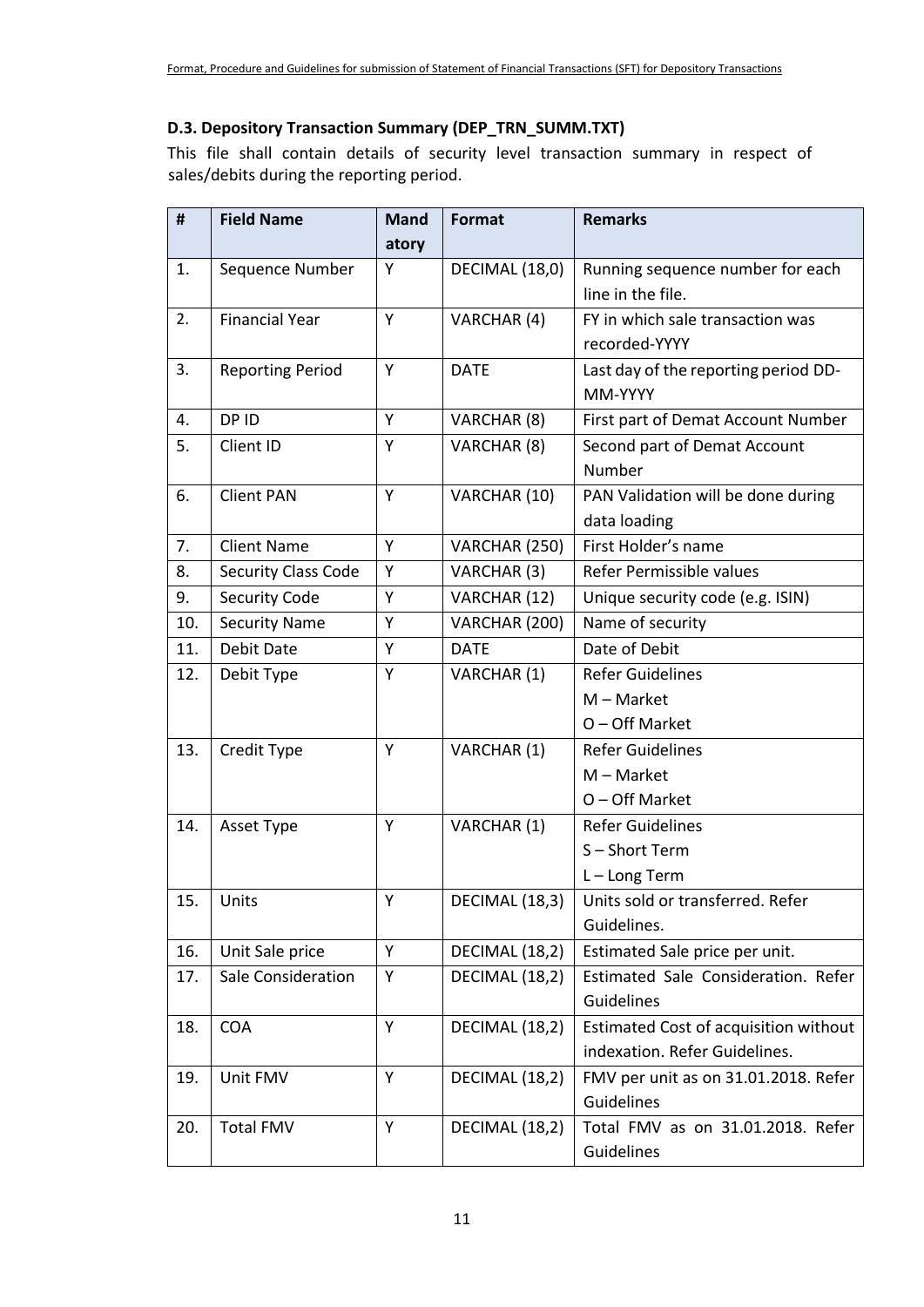| #   | <b>Field Name</b>   | <b>Mand</b> | Format         | <b>Remarks</b>                         |
|-----|---------------------|-------------|----------------|----------------------------------------|
|     |                     | atory       |                |                                        |
| 21. | <b>Adjusted FMV</b> | N           | DECIMAL (18,2) | If the long term capital asset was     |
|     |                     |             |                | acquired before 01.02.2018, Lower of   |
|     |                     |             |                | Sale Consideration and Total FMV.      |
|     |                     |             |                | <b>Refer Guidelines</b>                |
| 22. | <b>Adjusted COA</b> | N           | DECIMAL (18,2) | Cost of acquisition without indexation |
|     |                     |             |                | (higher of COA and Adjusted FMV)       |
| 23. | <b>Indexed COA</b>  | N           | DECIMAL (18,2) | Wherever applicable                    |

Note: Refer Guidelines for preparation of SFT for more details

#### *D.4. Depository Off-Market Transaction (DEP\_OFF\_TRN.TXT)*

This file shall contain details of off-market transactions recorded for a person/client by the depository during the year.

| #   | <b>Field Name</b>           | <b>Mandato</b> | Format         | <b>Remarks</b>                       |
|-----|-----------------------------|----------------|----------------|--------------------------------------|
|     |                             | ry             |                |                                      |
| 1.  | Sequence Number             | Y              | DECIMAL (18,0) | Running sequence number for          |
|     |                             |                |                | each line in the file.               |
| 2.  | <b>Financial Year</b>       | Y              | VARCHAR (4)    |                                      |
| 3.  | <b>Reporting Period</b>     | Υ              | <b>DATE</b>    | Last day of the reporting period     |
| 4.  | <b>Transfer Date</b>        | Y              | <b>DATE</b>    | Date format-DD-MM-YYYY               |
| 5.  | <b>Transferor DP ID</b>     | Y              | VARCHAR (8)    |                                      |
| 6.  | <b>Transferor Client ID</b> | Y              | VARCHAR (8)    |                                      |
| 7.  | <b>Transferor DP Name</b>   | Υ              | VARCHAR (100)  | <b>Depository Participant's Name</b> |
| 8.  | <b>Transferor PAN</b>       | Y              | VARCHAR (10)   | Mention PANNOTAVBL if no             |
|     |                             |                |                | PAN is available.                    |
| 9.  | <b>Transferor Name</b>      | Y              | VARCHAR (250)  | First Holder's name                  |
| 10. | Transferee DP ID            | Y              | VARCHAR (8)    |                                      |
| 11. | <b>Transferee Client ID</b> | Y              | VARCHAR (8)    |                                      |
| 12. | <b>Transferee DP Name</b>   | Υ              | VARCHAR (100)  |                                      |
| 13. | <b>Transferee PAN</b>       | Υ              | VARCHAR (10)   |                                      |
| 14. | <b>Transferee Name</b>      | Y              | VARCHAR (250)  |                                      |
| 15. | <b>Security Class Code</b>  |                | VARCHAR (3)    | Refer Permissible values             |
| 16. | <b>Security Code</b>        | Y              | VARCHAR (12)   | Unique Security Code (e.g. ISIN)     |
| 17. | <b>Security Name</b>        | Y              | VARCHAR (200)  | Name of Security                     |
| 18. | <b>Quantity transferred</b> | Y              | DECIMAL (18,3) |                                      |
| 19. | Reported                    | N              | DECIMAL (18,2) | Consideration reported during        |
|     | Consideration               |                |                | transfer                             |
| 20. | EOD Price per unit          | Υ              | DECIMAL (18,2) | Per Unit End of day price            |
| 21. | <b>EOD Value</b>            | Y              | DECIMAL (18,2) | Estimated Transaction Value          |
|     |                             |                |                | (End of day price)                   |
| 22. | Reason code                 | Y              | VARCHAR (3)    | Reason Code. Refer permissible       |
|     |                             |                |                | values                               |
| 23. | Reason                      | Y              | VARCHAR (500)  | Reason                               |

Note: Refer Guidelines for preparation of SFT for more details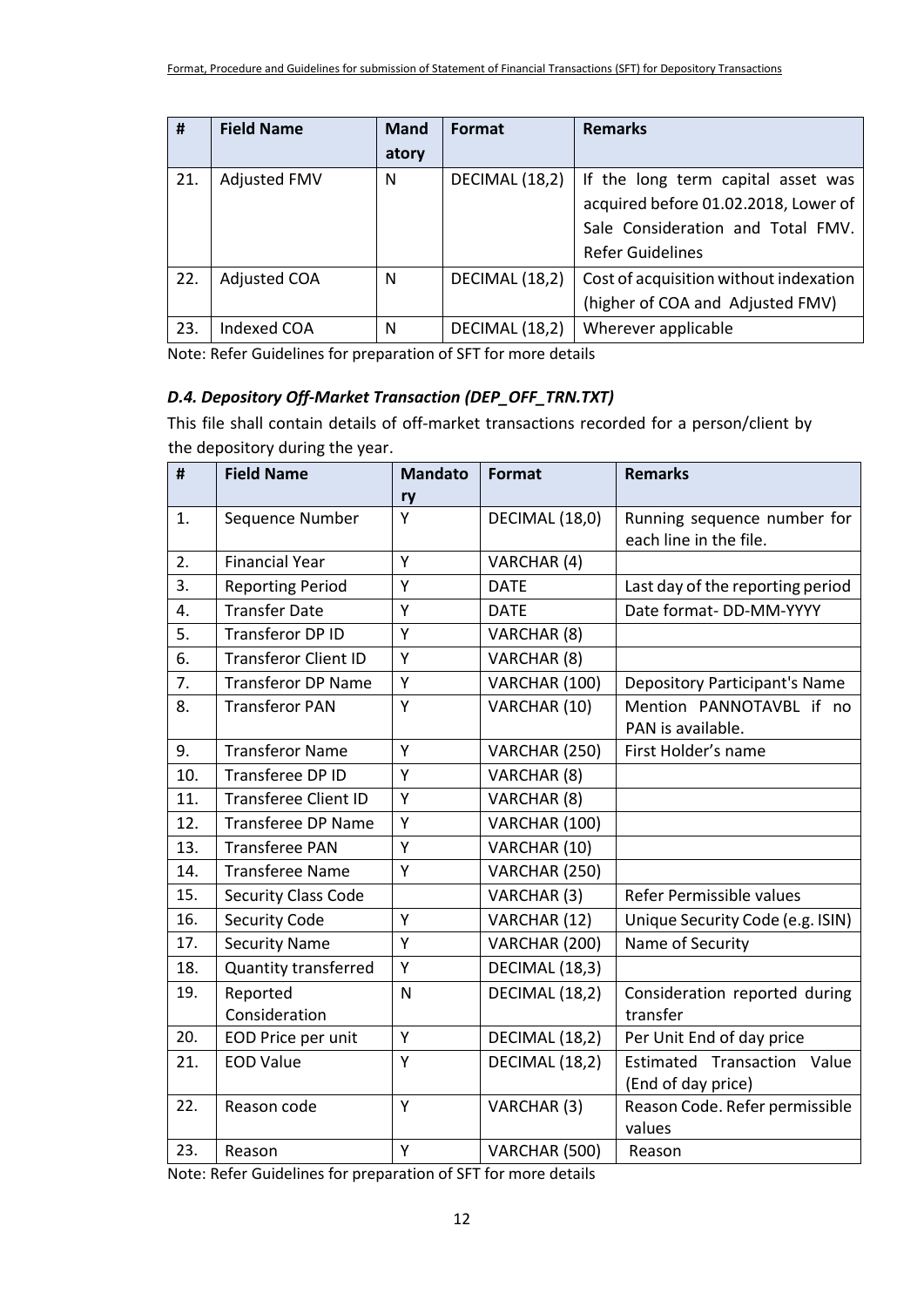| <b>Permissible Values - Statement Type</b> |  |  |
|--------------------------------------------|--|--|
|--------------------------------------------|--|--|

| #  | Code      | <b>Description</b>                                                                          |  |
|----|-----------|---------------------------------------------------------------------------------------------|--|
| 1. | <b>NB</b> | New Batch (Statement) containing new information                                            |  |
| 2. | DB        | Deletion Batch (Statement)                                                                  |  |
| 3. | CВ        | Correction Batch (Statement) containing corrections for<br>previously submitted information |  |

## **Permissible Values - Reason for Correction**

| #                | Code | <b>Description</b>                                                                 |
|------------------|------|------------------------------------------------------------------------------------|
| 1.               | Α    | Acknowledgement of original Statement had many errors<br>which are being resolved  |
| $\overline{2}$ . | B    | Errors in original Statement are being corrected suo-motu                          |
| 3.               |      | The correction report is on account of additional information<br>being submitted   |
| 4.               | N    | Not applicable as this is a new statement/test data/ there is<br>no data to report |
| 5.               |      | Other reason                                                                       |

### **Permissible Values – Security Class Code**

| #   | <b>Security Class Code</b> | <b>Description</b>                          |
|-----|----------------------------|---------------------------------------------|
| 1.  | <b>LES</b>                 | <b>Listed Equity Share</b>                  |
| 2.  | <b>LPS</b>                 | <b>Listed Preference Share</b>              |
| 3.  | LDB.                       | Listed Debenture                            |
| 4.  | ZCB                        | Zero Coupon Bond                            |
| 5.  | <b>CIB</b>                 | Listed Capital Indexed Bond                 |
| 6.  | <b>EMF</b>                 | Unit of Equity Oriented Mutual Fund         |
| 7.  | UTI                        | Unit of UTI                                 |
| 8.  | <b>UBT</b>                 | Unit of Business Trust                      |
| 9.  | <b>OTU</b>                 | <b>Other Units</b>                          |
| 10. | <b>OTH</b>                 | Other Listed Securities (Other than a unit) |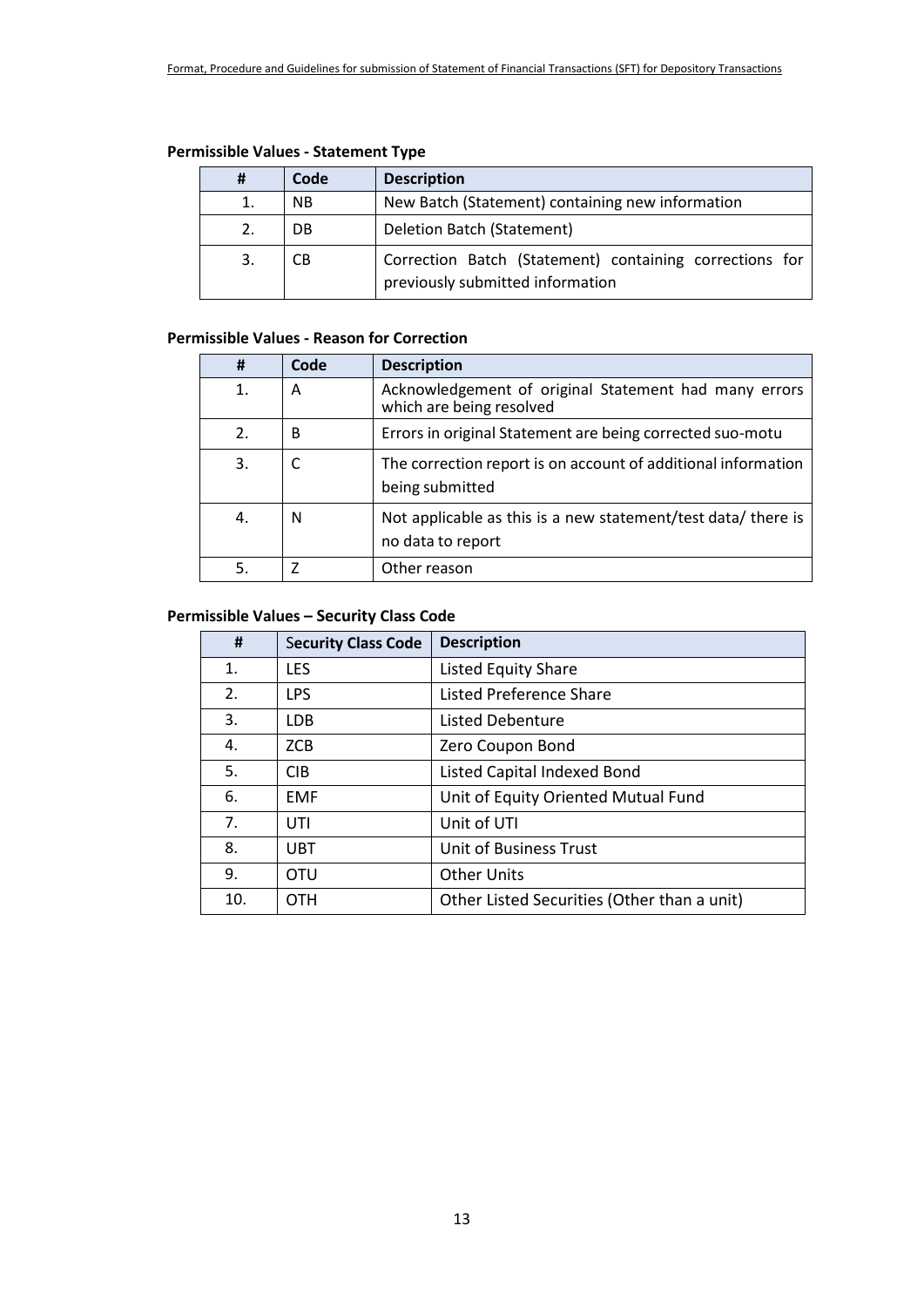| #   | Reason     | <b>Reason Description</b>                                          |  |
|-----|------------|--------------------------------------------------------------------|--|
|     | Code       |                                                                    |  |
| 1.  | <b>ACL</b> | <b>Account Closure</b>                                             |  |
| 2.  | <b>BEN</b> | Trust to Beneficiaries/on HUF dissolution to Karta & Coparceners   |  |
| 3.  | <b>CDR</b> | Certificate of Deposit Redemption                                  |  |
| 4.  | <b>DRC</b> | Conversion of Depository Receipt (DR) to underlying securities and |  |
|     |            | vice versa                                                         |  |
| 5.  | <b>CPI</b> | <b>Commercial Paper Issuance</b>                                   |  |
| 6.  | <b>DRW</b> | Dissolution/Restructuring/Winding up of Partnership Firm/Trust     |  |
| 7.  | <b>DUE</b> | Meeting Legitimate Dues of Stock Broker                            |  |
| 8.  | <b>ERR</b> | Erroneous Transfer pertaining to Client Securities                 |  |
| 9.  | <b>ESP</b> | ESOP/Transfer to employee                                          |  |
| 10. | <b>FAM</b> | Transfer between specified family members                          |  |
| 11. | <b>FPM</b> | <b>Transfers from PMS account</b>                                  |  |
| 12. | <b>GFT</b> | Gift/Donation                                                      |  |
| 13. | <b>MGR</b> | Margin returned by stock broker / PCM                              |  |
| 14. | <b>MGT</b> | Margin to stock broker / PCM                                       |  |
| 15. | <b>MIN</b> | Transfer between Minor Account and Guardian Account                |  |
| 16. | <b>MRG</b> | Merger/Demerger of corporate entity                                |  |
| 17. | <b>OFS</b> | Off-market Sale                                                    |  |
| 18. | <b>ONS</b> | On-market Sale (Transfer towards Pay-in)                           |  |
| 19. | <b>OOA</b> | Open Offer for Acquisition                                         |  |
| 20. | OOB        | Open Offer/Buy-back                                                |  |
| 21. | ORD        | Implementation of Govt./Regulatory Direction/Orders                |  |
| 22. | <b>OWN</b> | Transfer to own account                                            |  |
| 23. | <b>PAY</b> | Payout - On payments for unpaid securities                         |  |
| 24. | <b>PRT</b> | Transfer between Partner and Firm, Director and Company            |  |
| 25. | <b>RED</b> | Redemption of Mutual Fund Units                                    |  |
| 26. | <b>REF</b> | Refund of securities by IEPF Authority                             |  |
| 27. | <b>TPM</b> | Transfers to PMS account                                           |  |
| 28. | <b>TRP</b> | Transposition - Between joint account of same holders              |  |
| 29. | <b>OTH</b> | Other                                                              |  |
| 30. | <b>ZZZ</b> | Not Specified                                                      |  |

#### **Permissible Values – Transaction Reason**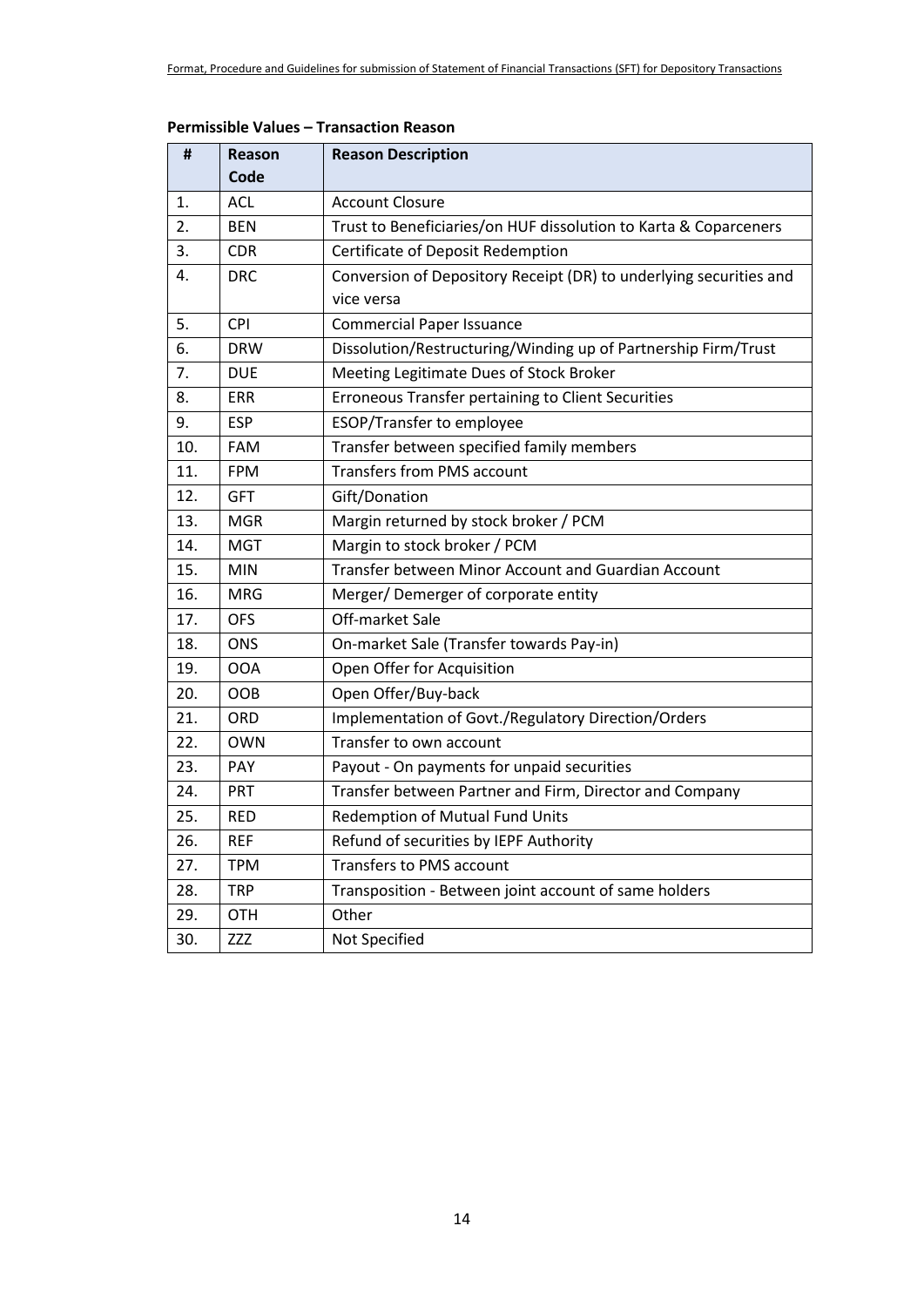| #   | <b>State/Union Territories</b> | Code      |
|-----|--------------------------------|-----------|
| 1.  | Andaman and Nicobar            | AN        |
| 2.  | Andhra Pradesh                 | AP        |
| 3.  | <b>Arunachal Pradesh</b>       | <b>AR</b> |
| 4.  | Assam                          | AS        |
| 5.  | <b>Bihar</b>                   | <b>BR</b> |
| 6.  | Chandigarh                     | <b>CH</b> |
| 7.  | Dadra and Nagar Haveli         | DN        |
| 8.  | Daman and Diu                  | DD        |
| 9.  | Delhi                          | DL        |
| 10. | Goa                            | GA        |
| 11. | Gujarat                        | GJ        |
| 12. | Haryana                        | <b>HR</b> |
| 13. | <b>Himachal Pradesh</b>        | HP        |
| 14. | Jammu and Kashmir              | JK        |
| 15. | Karnataka                      | KA        |
| 16. | Kerala                         | KL        |
| 17. | Lakshadweep                    | LD        |
| 18. | Madhya Pradesh                 | <b>MP</b> |
| 19. | Maharashtra                    | MH        |
| 20. | Manipur                        | <b>MN</b> |
| 21. | Meghalaya                      | ML        |
| 22. | Mizoram                        | <b>MZ</b> |
| 23. | Nagaland                       | <b>NL</b> |
| 24. | Orissa                         | OR        |
| 25. | Pondicherry                    | PY        |
| 26. | Punjab                         | PN        |
| 27. | Rajasthan                      | <b>RJ</b> |
| 28. | Sikkim                         | SK        |
| 29. | <b>Tamil Nadu</b>              | <b>TN</b> |
| 30. | Telangana                      | <b>TS</b> |
| 31. | Tripura                        | <b>TR</b> |
| 32. | <b>Uttar Pradesh</b>           | UP        |
| 33. | West Bengal                    | <b>WB</b> |
| 34. | Ladakh                         | LA        |
| 35. | Chhattisgarh                   | CG        |
| 36. | Uttarakhand                    | UK        |
| 37. | Jharkhand                      | JH        |

#### **Permissible Values** *- State code*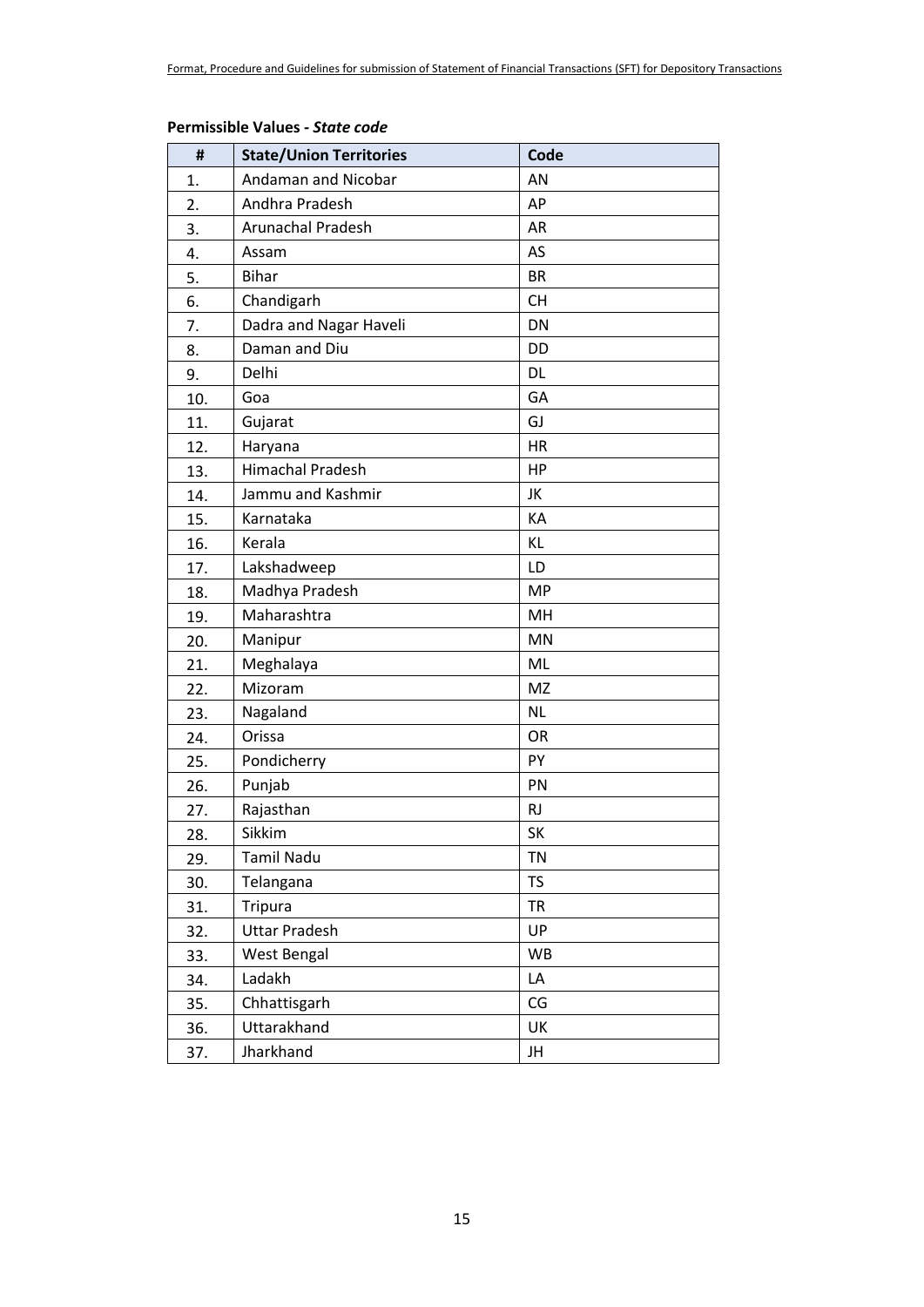| <b>Financial Year</b> | <b>Cost Inflation Index (CII)</b> |
|-----------------------|-----------------------------------|
| 2001-02 (Base year)   | 100                               |
| 2002-03               | 105                               |
| 2003-04               | 109                               |
| 2004-05               | 113                               |
| 2005-06               | 117                               |
| 2006-07               | 122                               |
| 2007-08               | 129                               |
| 2008-09               | 137                               |
| 2009-10               | 148                               |
| 2010-11               | 167                               |
| 2011-12               | 184                               |
| 2012-13               | 200                               |
| 2013-14               | 220                               |
| 2014-15               | 240                               |
| 2015-16               | 254                               |
| 2016-17               | 264                               |
| 2017-18               | 272                               |
| 2018-19               | 280                               |
| 2019-20               | 289                               |
| 2020-21               | 301                               |

#### **Table** *- Capital Gain Index Chart*